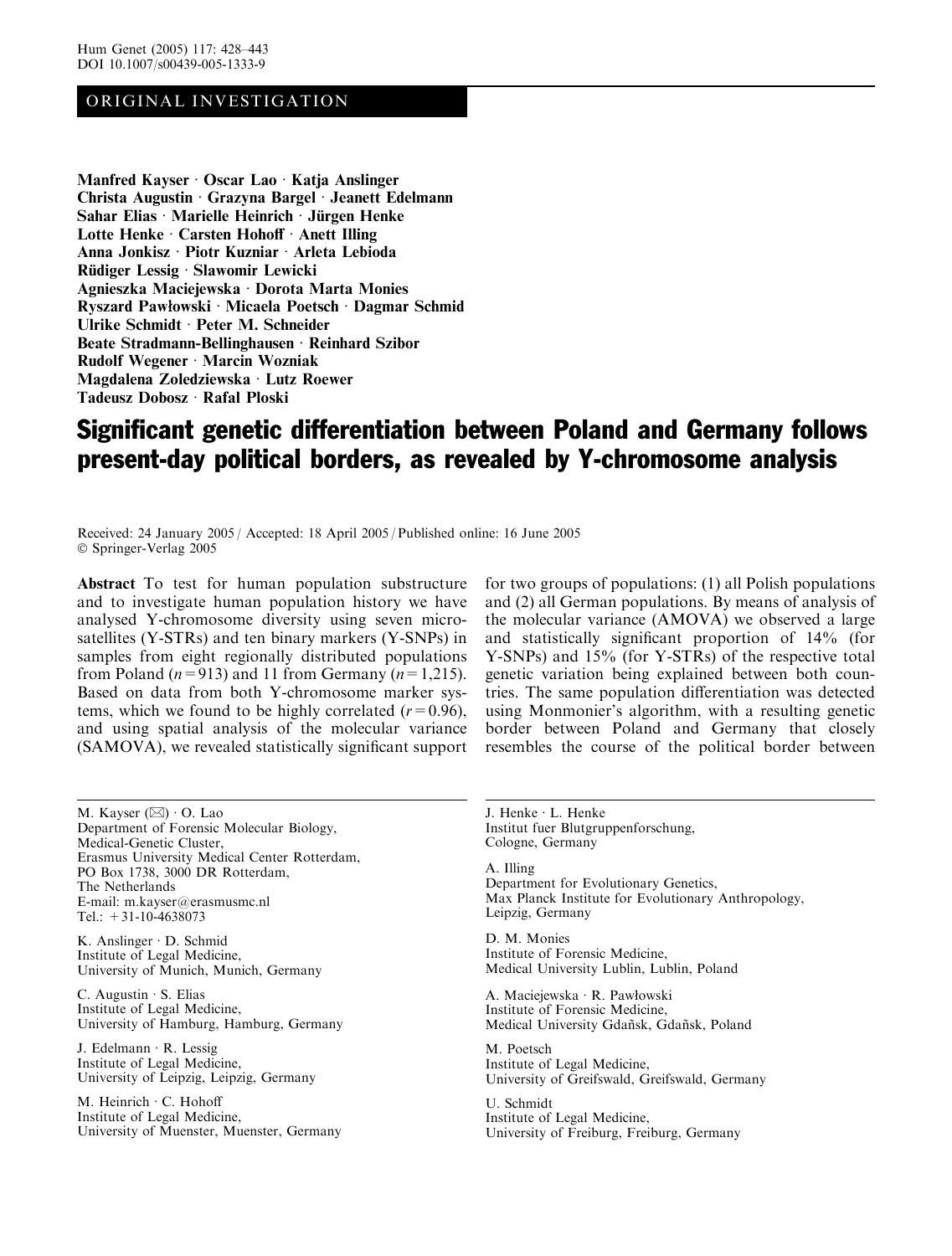<span id="page-1-0"></span>P. M. Schneider · B. Strandmann-Bellinghausen Institute of Legal Medicine, University of Mainz, Mainz, Germany

R. Szibor Institute of Legal Medicine, University of Magdeburg, Magdeburg, Germany

R. Wegener Institute of Legal Medicine, University of Rostock, Rostock, Germany

M. Wozniak Institute of Molecular and Forensic Genetics, Collegium Medicum, Nicolaus Copernicus University, Bydgoszcz, Poland

L. Roewer Institute of Legal Medicine, Charite—University Medicine, Berlin, Germany

A. Jonkisz · A. Lebioda · M. Zoledziewska · T. Dobosz Institute of Forensic Medicine, Medical University Wroclaw, Wroclaw, Poland

G. Bargel · P. Kuzniar · S. Lewicki · R. Ploski Human Molecular Genetics Lab, Departments of Forensic Medicine and Pediatrics, Medical University Warsaw, Warsaw, Poland

both countries. The observed genetic differentiation was mainly, but not exclusively, due to the frequency distribution of two Y-SNP haplogroups and their associated Y-STR haplotypes: R1a1\*, most frequent in Poland, and R1\*(xR1a1), most frequent in Germany. We suggest here that the pronounced population differentiation between the two geographically neighbouring countries, Poland and Germany, is the consequence of very recent events in human population history, namely the forced human resettlement of many millions of Germans and Poles during and, especially, shortly

after World War II. In addition, our findings have consequences for the forensic application of Y-chromosome markers, strongly supporting the implementation of population substructure into forensic Y chromosome databases, and also for genetic association studies.

#### Introduction

It is often believed that most neutral human genetic variation observed today has its root far back in time and is a result of ancient rather than recent population movements. This has led to a large number of studies in which genetic analysis of contemporary human populations is used to reconstruct ancient human genetic history (Bowcock et al. [1994](#page-13-0); Stoneking and Soodyall [1996;](#page-14-0) Jin and Su [2000](#page-13-0); Jobling and Tyler-Smith [2003](#page-13-0); Barbujani and Goldstein [2004](#page-13-0); Schurr [2004](#page-14-0)). However, in principle all migration events, recent or ancient, can leave their traces in the genome and thus can influence genetic diversity as observed at a given point in time, if they involve enough individuals of genetically differentiated populations, and/or result in preferential reproduction. Therefore, neutral genetic diversity as observed today can—in principle—be a mixture of an unknown number of population movements in the ancient but also the recent past. The human Y chromosome, due to its mostly non-recombining inheritance and its small effective population size, has been proven to be a good detector of migration events in human population history (Jobling and Tyler-Smith [2003](#page-13-0)). Y-chromosome DNA analysis has successfully contributed to a better



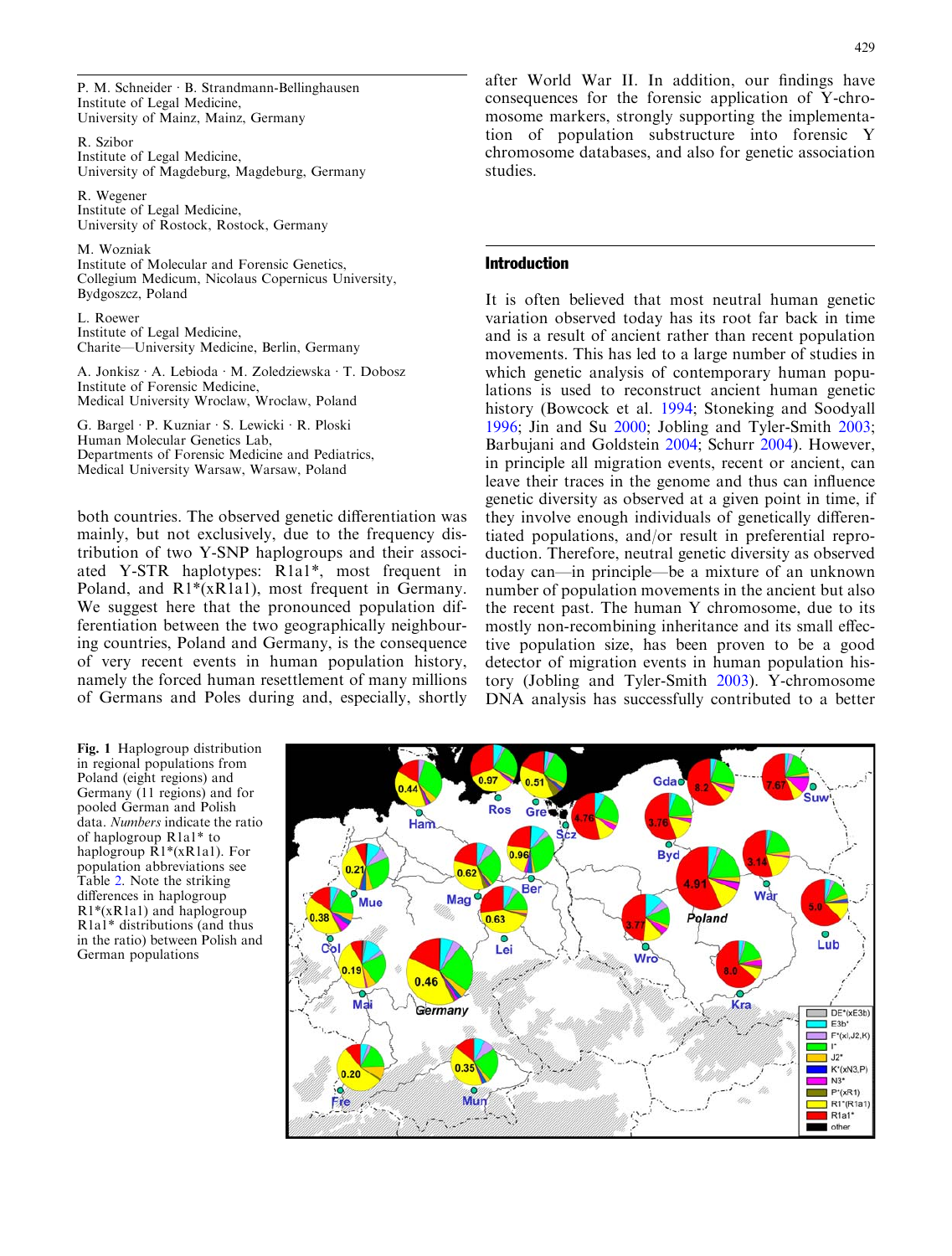<span id="page-2-0"></span>

| Marker/mutation                                                                                               | Forward primer $(5' \rightarrow 3')$                               | Reverse primer $(5' \rightarrow 3')$                             | temperature<br>Annealing       | (PCR-RFLP)<br>Enzyme           | fragment(s) (bp)<br>PCR-RFLP      |                                                                                                    |
|---------------------------------------------------------------------------------------------------------------|--------------------------------------------------------------------|------------------------------------------------------------------|--------------------------------|--------------------------------|-----------------------------------|----------------------------------------------------------------------------------------------------|
|                                                                                                               |                                                                    |                                                                  | ၟ                              |                                | Ancestral Mutant                  |                                                                                                    |
| $M74 G \rightarrow A^b$<br>$\bigvee^a \mathbb{C} \to \mathbb{C}^a$                                            | AACTAGGAAAGTCTGAAAAATAATCAGA<br>GCAGCATATAAACTTTCAGG               | GCTGCTGTTGTTTTAAGTAACTTACT<br>GAAATGCATAAGTAAGCG                 |                                | TmT<br>RsaI                    | $-64$<br>$\overline{151}$         | $47 + 104$<br>164                                                                                  |
| $M170 A \rightarrow C^c$<br>$M173 A \rightarrow C$                                                            | <b>ITTCTGAATATTAACAGATGACAACG</b><br>TATTTACTTAAAATCATGGTTC        | CAATTACTTTCAACATTTAAGACC<br><b>AGTACTCACTTAGETTGCCA</b>          |                                | $H_{D}$ yCH4IV<br><b>NlaIV</b> | ă                                 | 76<br>$^{+}_{128}$                                                                                 |
|                                                                                                               | GACTCHGTAGTACTCHGTGA                                               | <b>GAAGGTGCCCAAAAAAGTGTGAA</b>                                   | $63/56^d$                      | VlaIII                         | $\frac{102 + 26}{85 + 27}$<br>126 |                                                                                                    |
| M46 (Tat) $T \rightarrow C^{\circ}$<br>M172 T $\rightarrow C^{\circ}$                                         | ICTCCATCAAGAATGCCCCAT                                              | ATAATTGAAGACTTTTAACT                                             |                                |                                |                                   | $\frac{112}{104} + 22$<br>$\frac{104}{351} + \frac{19}{162}$<br>$\frac{351}{87} + \frac{162}{162}$ |
| $M17 G \rightarrow ins^f$                                                                                     | GTGGTTGTDEUDEDUGG                                                  | AGCTGACAAACTGATGTAGA                                             |                                | $Sml$<br>$4 gel$               | $\overline{24}$                   |                                                                                                    |
| $M35G \rightarrow C$                                                                                          | LAAGCCTAAAGCAGTCAGAG                                               | AGGGGGAGGAGGAGGAG                                                | 53<br>63/56 <sup>d</sup><br>56 | <b>BtsI</b>                    | $\frac{13}{2}$                    |                                                                                                    |
| $M89 \text{ C} \rightarrow T^8$                                                                               | <b>ACAGAAGGATGCTGCTCAGCTT</b>                                      | GCAACTCAGGAAAGTGAGACAT                                           |                                | $Nla$ II                       | $65 + 22$                         |                                                                                                    |
| YAP del $\rightarrow$ ins <sup>h</sup>                                                                        | CAGGGGAAGAAAGAAATA                                                 | ACTGCTAAAAGGGATGGAT                                              |                                |                                | $\overline{0}$                    | 455                                                                                                |
| <sup>a</sup> Kayser et al. (2000b)<br><sup>b</sup> Kayser et al. (2003)<br><sup>o</sup> Nasidze et al. (2004) |                                                                    |                                                                  |                                |                                |                                   |                                                                                                    |
|                                                                                                               | <sup>d</sup> Touch-down PCR, decreasing annealing temperature by 0 | 5°C for 14 cycles, followed by 25 cycles at constant temperature |                                |                                |                                   |                                                                                                    |

 $Z$ erjal et al. [\(1997](#page-15-0))<br>Cordaux et al. ([2004](#page-13-0))<br><sup>F</sup>Ke et al. ([2001b](#page-14-0))<br><sup>h</sup>Hammer and Horai [\(1995](#page-13-0))

understanding of the more ancient human population history [i.e. from many thousands of years ago (Rosser et al. [2000;](#page-14-0) Kayser et al. [2001;](#page-14-0) Wells et al. [2001](#page-14-0); Semino et al. [2002;](#page-14-0) Zegura et al. [2004](#page-15-0))] and the more recent history of human populations [i.e. from a few thousand or some hundreds of years ago (Kayser et al. [2000a](#page-13-0), Wilson et al. [2001;](#page-15-0) Weale et al. [2002;](#page-14-0) Zerjal et al. [2003](#page-15-0); Capelli et al. [2003](#page-13-0); Bosch et al. [2003\)](#page-13-0)]. However, studies that convincingly demonstrate the influence of very recent events in human population history (i.e. a few hundred years) to human genetic diversity are rare (Soodyall et al. [2003;](#page-14-0) Hurles et al. 2004) and do not yet exist for events less than a hundred years.

The Polish population is interesting for studying the effect of population history on human genetic diversity, since it has suffered from a large number of severe changes in its territory in the very recent past, the more distant past, and also in the historical and ancient past, leading to human population movements. In a previous study, we showed that haplotypes defined by Y-chromosome microsatellites [or short tandem repeats (STRs)] were surprisingly homogeneous within Poland, but differed significantly from populations of neighbouring geographic regions (Ploski et al. [2002\)](#page-14-0). In particular, we observed statistically significant Y-STR differences between all six Polish and two German populations studied. Such pronounced differences were unexpected, given the close interactions between the Poles and Germans, such as those caused by the intense German settlements in Silesia and Pomerania in the thirteenth to fifteenth centuries, and the political and social events associated with progressive losses of western Polish territories to the Prussian kingdom in the eighteenth century.

The unique inheritance of the Y chromosome offers the possibility of choosing genetic markers relative to the time scales of the population history event under question, because of their highly different mutation rates. The Y-STRs are believed to be suitable for more recent events, whereas Y-chromosome single-nucleotide polymorphisms (Y-SNPs) are suitable for more ancient events (de Knijff [2000](#page-13-0)). This has been concluded because of a 100,000-times lower mutation rate of Y-SNPs compared with Y-STRs (Kayser et al. [2000b;](#page-13-0) Thomson et al. [2000\)](#page-14-0). However, systematic studies to compare the power of both marker systems in detecting the timedepth of human population history by analysing both marker systems in parallel are still scarce.

The purpose of the present study was to investigate in detail the Polish–German differences in male lineages by (1) expanding the population sample and including a systematic representation of Polish as well as German geographic sub-regions, and by (2) analysing Y-chromosomal SNPs—in parallel with Y-STRs—to investigate the time-depth of the Polish–German Y-chromosome differentiation and to evaluate the correlation of the regional differentiation as observed so far based on Y-STRs (Ploski et al. [2002](#page-14-0)) with the pan-European frequency gradients as reported based on Y-SNPs (Rosser et al. [2000;](#page-14-0) Semino et al. [2000\)](#page-14-0).

Table 1 The PCR and RFLP typing conditions for ten Y-chromosome binary markers

The PCR and RFLP typing conditions for ten Y-chromosome binary markers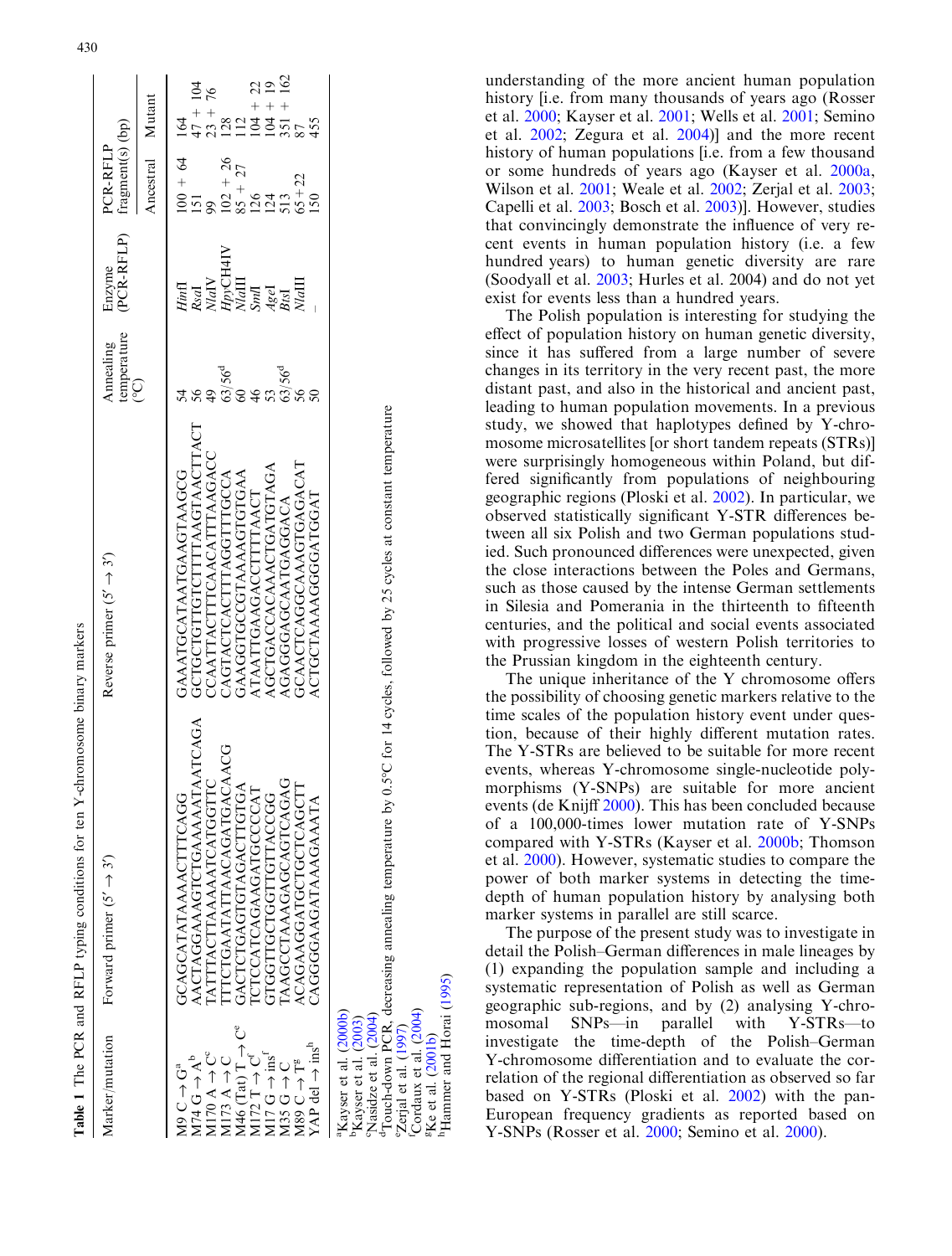| $2.500$ $\mu$ $\mu$                                                                                                                                            |
|----------------------------------------------------------------------------------------------------------------------------------------------------------------|
|                                                                                                                                                                |
|                                                                                                                                                                |
|                                                                                                                                                                |
| $\frac{5}{4}$<br>:<br>:<br>:                                                                                                                                   |
|                                                                                                                                                                |
|                                                                                                                                                                |
|                                                                                                                                                                |
|                                                                                                                                                                |
|                                                                                                                                                                |
| $f \circ f$ is a set of $f$ is a final field of $f$<br>֧֧֦֧֦֧֦֧֦֧֦֧֧֦֧֦֧֧֧֧֧֧֧֦֧֧֧֧֧֧֧֧֧֧֧֧֧֧֧֧֚֚֚֚֚֚֚֚֚֚֚֚֝֝֝֝֬֝֝֬֝֓֝֬֝֓֝֬֝֓֝֬֝֓֝֬֝֬֓֝֬֝֬֝֬֓֝֬֝֬֝֬֜<br>į<br>l |

<span id="page-3-0"></span>

| $\sqrt{6}$                         | 0                               | 0<br>╺                                    | ◒                      |                             |                         |                      |                       | 0                    | $\mathbf{u}$           | $\bullet$        | 0                   | 0                      | $\frac{1}{2}$               | $\bullet$             | $\ddot{=}$           | $\bullet$                  | $\bullet$                                                    | Ξ                         | $\bullet$              | $\mathbf{0.3}$                |
|------------------------------------|---------------------------------|-------------------------------------------|------------------------|-----------------------------|-------------------------|----------------------|-----------------------|----------------------|------------------------|------------------|---------------------|------------------------|-----------------------------|-----------------------|----------------------|----------------------------|--------------------------------------------------------------|---------------------------|------------------------|-------------------------------|
| (ancestral)<br>Other               |                                 |                                           |                        |                             |                         |                      |                       |                      |                        |                  |                     |                        |                             |                       |                      |                            |                                                              |                           |                        |                               |
| $\mathcal{S}_{\mathbf{0}}$         | $\circ$<br>48.5                 | $\circ$<br>$\circ$<br>$34.5$<br>$62.5$    | 60.00                  | 64.00                       | 53.30                   | 56.10                | 55.60                 | 57.00                | 22.3                   | 27.10            | 21.00               | 31.30                  | 19.2                        | 16.80                 | 7.8                  | $\mathbf{10.8}~\mathbf{0}$ | 15.60                                                        | 8.4                       | 14.30                  | 17.94                         |
| $R1a1*$<br>(M17)                   | $\frac{4}{9}$<br>12.9           | $\frac{66}{6}$<br>$17.4$<br>$12.5$        | $\infty$<br>7.3        | 2<br>8.0                    | 56<br>11.4              | $\frac{4}{6}$<br>7.3 | $\mathcal{L}$<br>14.8 | 520<br>11.6          | $\mathfrak{Z}$<br>23.3 | 43.1 39          | 34.0 21             | $\mathfrak{D}$<br>32.3 | 37.5 20                     | 27<br>37.9            | ${}^{\circ}$<br>37.3 | 54.9 11                    | $\frac{5}{1}$<br>41.7                                        | $^{\circ}$<br>44.2        | 41.1 16                | 38.9 218                      |
| R1*(xR1a1) %                       |                                 |                                           |                        |                             |                         |                      |                       |                      |                        |                  |                     |                        |                             |                       |                      |                            |                                                              |                           |                        |                               |
| (M173)<br>$\%$                     | 13                              | $\overline{4}$<br>$\overline{c}$          | Ξ                      | $\infty$<br>2.0             | $\overline{c}$          | $\circ$              | $\overline{c}$        | 0.3106               | $\overline{24}$        | 1.462            | 3.0 34              | $\overline{31}$        | 5.839                       | $\overline{6}$<br>1.2 | 1.0 38               | 1.0 56                     | 1.040                                                        | $4^{\circ}$               | $\frac{4}{6}$          | 1.3473                        |
| $P^*(xR1)$ (M74)                   |                                 | 00                                        | $\bullet$              |                             | $\bullet$               | $\bullet$            | $\bullet$             |                      | $\bullet$              |                  |                     | $\bullet$              |                             |                       |                      |                            |                                                              | $\bullet$                 | $\bullet$              |                               |
| $\mathcal{S}_{\mathbf{0}}$         | $\overline{\phantom{0}}$<br>5.0 | 0<br>$\circ$<br>$\frac{6.0}{2.1}$         | $\circ$<br>3.3         | $\mathcal{L}$<br>$\ddot{ }$ | $\circ$<br>3.8          | $\circ$<br>11.0      | $\circ$<br>2.8        | ξ<br>3.7             | $\circ$<br>$\ddot{1}$  | $\sim$<br>0.7    | ξ<br>1.0            | $\circ$<br>2.1         | $\circ$<br>$\overline{1.0}$ | $\mathbf 2$<br>1.9    | 1.0                  | $\bullet$                  | 6.3                                                          | $\circ$<br>$\Xi$          | $\circ$<br>$\ddot{0}$  | 16<br>1.6                     |
| (M46)<br>$\overset{*}{\mathrm{2}}$ | 5                               | $\sim$ $-$                                | 5                      | 4                           | 4                       | $\circ$              | 4                     | 34                   | $\mathbf 2$            |                  |                     |                        |                             | 3                     |                      | $\circ$                    | $\circ$                                                      |                           |                        |                               |
|                                    | $\bullet$                       | 1.8<br>$\bullet$                          | $\sim 0$               | $\bullet$                   | $\bullet$               | 1.2                  | 0.7                   | $\ddot{6}$           | 3.9                    | $\bullet$        | 1.01                | 1.02                   | 1.91                        | 1.2                   | 2.91                 | $\bullet$                  | 3.1                                                          | 0                         | 2.71                   | 1.6 19                        |
| $K^*(xN3,P)$ %<br>(M9)             |                                 | $\circ$ $\circ$                           |                        |                             |                         |                      |                       | 5                    | 4                      |                  |                     |                        | $\mathcal{L}$               | $\mathcal{C}$         | 3                    | $\circ$                    | 3                                                            | $\circ$                   | 3                      |                               |
|                                    | 2.00                            | $\begin{array}{c} 3.3 \\ 3.6 \end{array}$ | 2.71                   | 2.00                        | 1.90                    | 2.41                 | $2.1 -$               | 2.5                  | 1.9                    | 2.80             | 2.01                | 2.11                   | 2.9                         | 5.0                   | 4.9                  | 8.8                        | 5.2                                                          | 6.3                       | 2.7                    | 4.0 19                        |
| J2* (M172) %                       |                                 |                                           |                        |                             |                         |                      |                       |                      |                        |                  |                     |                        |                             |                       |                      |                            |                                                              |                           |                        |                               |
| $\frac{6}{6}$                      | $\mathbf{\sim}$<br>12.9         | 4<br>4<br>$\frac{19.6}{11.6}$             | 4<br>21.3              | $\mathcal{L}$<br>15.0       | $\mathbf{\sim}$<br>21.9 | $\mathbf 2$<br>15.9  | ξ<br>18.3             | 17.3 23              | $\mathbf 2$<br>32.0    | 14.64            | $\mathbf 2$<br>25.0 | 22.92                  | $\omega$<br>24.0            | $^{\circ}$<br>31.7    | S<br>26.5            | O<br>16.7                  | 5<br>19.8                                                    | $\circ$<br>22.1           | $\mathfrak{c}$<br>23.2 | 23.6 49                       |
| (M170)<br>$\ddot{ }$               | 13                              | 23                                        | 32                     |                             |                         |                      | 26                    | 2.0 158              | 33                     | $\overline{c}$   |                     | $\mathfrak{L}$         | 25                          | 51                    | 27                   |                            |                                                              | $\overline{\mathfrak{c}}$ |                        | 4.3 287                       |
|                                    | 5.9                             | $\frac{8}{2.7}$                           | 1.3                    | 2.0 15                      | 1.023                   | 3.7 13               | $\bullet$             |                      | 3.9                    | 3.5              | 6.025               | 2.1                    | 3.8                         | 3.7                   | 7.8                  | 2.9 17                     | 2.1 19                                                       | 3.2                       | 8.0 26                 |                               |
| $F*(x1, J2, K)$ %<br>(M89)         |                                 |                                           |                        |                             |                         |                      |                       | $\overline{18}$      |                        |                  |                     |                        |                             |                       |                      |                            |                                                              |                           |                        | 52                            |
| $\mathcal{S}_{\mathbf{0}}$         | $\circ$<br>11.9                 | $\sim$<br>2.5<br>2.6                      | $\mathbf{\sim}$<br>3.3 | $\mathbf{\sim}$<br>3.0      | 6.7                     | 3<br>2.4             | $\circ$<br>3.5        | n<br>4.              | 4<br>9.7               | 5<br>6.9         | ७<br>7.0            | $\mathbf{\sim}$<br>6.3 | 4<br>2.9                    | 6<br>0                | ${}^{\circ}$<br>9.8  | 3<br>4.9                   | $\mathbf{\sim}$<br>5.2                                       | 3<br>11.6                 | $\sigma$<br>7.1        | 6.2                           |
| (M35)<br>E3b*                      | $\overline{c}$                  | $\omega$ 4                                | 5                      | $\epsilon$                  | 7                       | $\mathbf{\sim}$      | 5                     | ╤                    | $\overline{10}$        | $\overline{10}$  | $\overline{ }$      | $\circ$                | $\epsilon$                  | $\circ$               | $\overline{10}$      | 5                          | 5                                                            | $\equiv$                  | ${}^{\circ}$           | 75                            |
|                                    |                                 | $\ddot{0}$<br>$\frac{8}{1}$               |                        |                             |                         |                      | $\overline{21}$       | $\ddot{0}$           |                        |                  |                     |                        |                             | ٥.                    | 0                    |                            |                                                              | 2.1                       | 0                      | 0.2                           |
| $DE*(xE3b)$ %<br>(YAP)             | $\circ$                         |                                           | 0                      | $\circ$                     | $\circ$                 | $\circ$              | 3                     | 5                    | ∊                      | $\circ$          | 0                   | $\circ$                | $\circ$                     |                       | $\circ$              | $\circ$                    | $\circ$                                                      | $\sim$                    | $\circ$                | $\mathfrak{c}$                |
| $\boldsymbol{z}$                   | 101                             | 12                                        | 150                    | 100                         | 105                     | 82                   | 142                   | 913                  | 103                    | 144              | 100                 | 96                     | 104                         | 161                   | 102                  | 102                        | 96                                                           | 95                        | 112                    | 1215                          |
| Population                         | Wroclaw<br>Poland               | Warsaw (War) 121<br>Lublin<br>(Wro)       | Gdansk<br>(Lub)        | Krakow<br>(Gda)             | Szczecin<br>(Kra)       | Suwalki<br>$(Szc)$   | Bydgoszcz<br>(Suw)    | Poland<br>(Byd)<br>급 | Germany<br>Berlin      | Leipzig<br>(Ber) | Magdeburg<br>(Lei)  | Rostock<br>$(Mag)$     | Greifswald<br>(Ros)         | Hamburg<br>(Gre)      | Muenster<br>(Ham)    | Freiburg<br>(Mue)          | i.Br. (Fre)<br>$\mathop{\mathrm{Col}}\nolimits$ gne<br>(Col) | Mainz<br>(Mai)            | Munich                 | Germany<br>(Mun)<br>$\exists$ |

431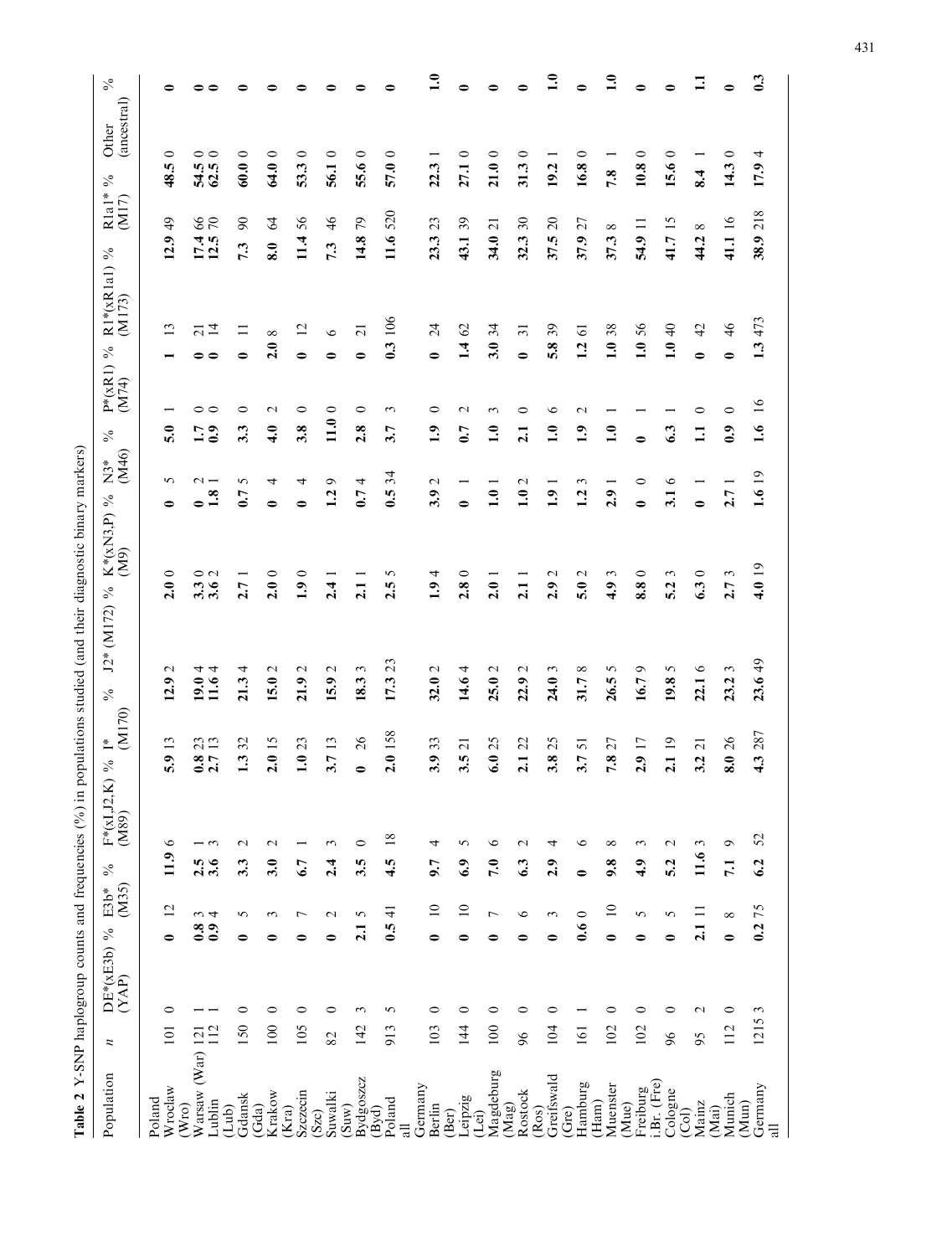<span id="page-4-0"></span>Table 3 Y-chromosome Y-SNP and Y-STR diversity in populations studied

| Region/<br>population | $\boldsymbol{n}$ | No. of<br>haplogroups | Haplogroup<br>diversity | No. of<br>haplotypes | Haplotype<br>diversity | <b>MPD</b><br>haplotypes |
|-----------------------|------------------|-----------------------|-------------------------|----------------------|------------------------|--------------------------|
| Poland                |                  |                       |                         |                      |                        |                          |
| Wroclaw               | 101              | 8                     | $0.7180 \pm 0.0386$     | 79                   | $0.9923 \pm 0.0033$    | $5.440 \pm 2.447$        |
| Warsaw                | 121              | 8                     | $0.6394 \pm 0.0369$     | 82                   | $0.9886 \pm 0.0034$    | $5.513 \pm 2.687$        |
| Lublin                | 112              | 9                     | $0.5817 \pm 0.0496$     | 70                   | $0.9786 \pm 0.0061$    | $5.029 \pm 2.675$        |
| Gdansk                | 150              | 8                     | $0.5899 \pm 0.0384$     | 91                   | $0.9834 \pm 0.0045$    | $4.940 \pm 2.587$        |
| Krakow                | 100              | 8                     | $0.5634 \pm 0.0533$     | 69                   | $0.9842 \pm 0.0052$    | $4.819 \pm 2.714$        |
| Szczecin              | 105              | $\overline{7}$        | $0.6544 \pm 0.0395$     | 72                   | $0.9881 \pm 0.0040$    | $5.488 \pm 2.636$        |
| Suwalki               | 82               | 8                     | $0.6480 \pm 0.0511$     | 58                   | $0.9877 \pm 0.0047$    | $5.490 \pm 2.692$        |
| Bydgoszcz             | 142              | 8                     | $0.6366 \pm 0.0363$     | 93                   | $0.9886 \pm 0.0031$    | $5.231 \pm 2.513$        |
| Poland all            | 913              | 10                    | $0.6284 \pm 0.0153$     | 330                  | $0.9865 \pm 0.0012$    | $5.233 \pm 2.628$        |
| Germany               |                  |                       |                         |                      |                        |                          |
| Berlin                | 103              | 9                     | $0.7875 \pm 0.0197$     | 78                   | $0.9899 \pm 0.0037$    | $5.979 \pm 2.342$        |
| Leipzig               | 144              | 8                     | $0.7179 \pm 0.0244$     | 99                   | $0.9923 \pm 0.0021$    | $5.686 \pm 2.341$        |
| Magdeburg             | 100              | 9                     | $0.7756 \pm 0.0216$     | 70                   | $0.9875 \pm 0.0043$    | $6.014 \pm 2.903$        |
| Rostock               | 96               | 8                     | $0.7480 \pm 0.0203$     | 81                   | $0.9932 \pm 0.0034$    | $5.990 \pm 2.339$        |
| Greifswald            | 104              | 10                    | $0.7649 \pm 0.0248$     | 84                   | $0.9950 \pm 0.0023$    | $6.314 \pm 2.614$        |
| Hamburg               | 161              | 9                     | $0.7280 \pm 0.0194$     | 120                  | $0.9940 \pm 0.0018$    | $5.747 \pm 2.335$        |
| Muenster              | 102              | 10                    | $0.7732 \pm 0.0267$     | 66                   | $0.9699 \pm 0.0106$    | $5.820 \pm 2.491$        |
| Freiburg              | 102              | 7                     | $0.6544 \pm 0.0438$     | 72                   | $0.9854 \pm 0.0052$    | $5.347 \pm 2.497$        |
| Cologne               | 96               | 9                     | $0.7599 \pm 0.0314$     | 64                   | $0.9767 \pm 0.0074$    | $5.460 \pm 2.612$        |
| Mainz                 | 95               | 9                     | $0.7373 \pm 0.0339$     | 68                   | $0.9886 \pm 0.0039$    | $5.576 \pm 2.375$        |
| Munich                | 112              | 8                     | $0.7506 \pm 0.0272$     | 83                   | $0.9887 \pm 0.0040$    | $5.878 \pm 2.426$        |
| Germany all           | 1,215            | 11                    | $0.7531 \pm 0.0075$     | 520                  | $0.9894 \pm 0.0010$    | $5.836 \pm 2.473$        |

#### Materials and methods

#### DNA samples

The DNA samples of an overall 2,128 unrelated male individuals were included in this study, comprising 913 samples from eight different regions in Poland, and 1,215 samples from 11 different regions in Germany (see Fig. 1 [for geographic location and Table](#page-3-0) 2 for sample [size per group\).](#page-3-0)

Table 4 The AMOVA results with statistically significant groupings

| Source of variation                | Percentage of variation    |                            |  |  |  |  |  |
|------------------------------------|----------------------------|----------------------------|--|--|--|--|--|
|                                    | Y-SNPs<br>$(F_{ST}^{\ a})$ | Y-STRs<br>$(R_{ST}^{\ a})$ |  |  |  |  |  |
| Poland versus Germany              |                            |                            |  |  |  |  |  |
| Among groups                       | 14.09                      | 15.07                      |  |  |  |  |  |
| Among populations<br>within groups | 0.87                       | 0.55                       |  |  |  |  |  |
| Within populations                 | 85.05                      | 84.39                      |  |  |  |  |  |
| Poland                             |                            |                            |  |  |  |  |  |
| Among populations                  | 0.32                       | 0.08                       |  |  |  |  |  |
| Within populations                 | 99.68                      | 99.92                      |  |  |  |  |  |
| Germany                            |                            |                            |  |  |  |  |  |
| Among populations                  | 1.42                       | 1.00                       |  |  |  |  |  |
| Within populations                 | 98.58                      | 99.00                      |  |  |  |  |  |
| East versus West Germany           |                            |                            |  |  |  |  |  |
| Among groups                       | 1.04                       | 1.31                       |  |  |  |  |  |
| Among populations<br>within groups | 0.84                       | 0.29                       |  |  |  |  |  |
| Within populations                 | 98.12                      | 98.41                      |  |  |  |  |  |

a Distance method applied

# Genotyping

Ten Y-chromosomal binary markers, consisting of eight SNPs [M9, M74, M173, M170, M172, M35, M89 (Underhill et al. [2000](#page-14-0)) and Tat-M46 (Zerjal et al. [1997](#page-15-0); Underhill et al. [2000](#page-14-0))], one 1-bp deletion [M17 (Underhill et al.  $2000$ )] and one *Alu* insertion/deletion polymorphism [YAP (Hammer [1994](#page-13-0))], were selected to be most informative in the European population based on two previous large population studies (Rosser et al. [2000;](#page-14-0) Semino et al. [2000](#page-14-0)). YAP (DYS287) was analysed as described elsewhere (Hammer and Horai [1995\)](#page-13-0). For the other markers, simple PCR-RFLP methods were used in order to assure simple analyses (Table [1\). Re](#page-2-0)[gional samples were mostly typed in regional laborato](#page-2-0)[ries, except for Y-SNP analysis of Berlin, typed in](#page-2-0) [M. Kayser's laboratory, Rostock and Cologne typed in](#page-2-0) [R. Ploski's laboratory, and Krakow, Suwalki and](#page-2-0) [Szczecin typed in R. Ploski's lab for Y-STRs and in](#page-2-0) [T. Dobosz's lab for Y-SNPs. Standard PCR conditions](#page-2-0) [were applied in all laboratories as follows, with addi](#page-2-0)[tional details provided in Table](#page-2-0) 1: 0.4  $\mu$ M of each primer,  $1 \times$  [GeneAmp PCR buffer II \(Applied Biosystems,](#page-2-0) Foster City, Calif., USA),  $1.5 \mu M$  MgCl<sub>2</sub>[, 1 U Amp](#page-2-0)[liTaq Gold DNA polymerase or AmpliTaq DNA poly](#page-2-0)merase (Applied Biosystems),  $0.2 \mu M$  dNTPs [\(Amersham Pharmacia Biotech, Chalfont, UK\), 147](#page-2-0) uM [bovine serum albumin \(Sigma, St. Louis, Mo., USA\),](#page-2-0) 10–100 ng DNA and a hot-start PCR of 4 min  $95^{\circ}$ C [initial denaturation \(11 min for AmpliTaq Gold DNA](#page-2-0) polymerase), followed by  $30-35$  cycles of 30 s at  $94^{\circ}$ C, [30 s at the locus-specific annealing temperature, and 45 s](#page-2-0) at  $72^{\circ}$ C, followed by a final step of 10 min at  $72^{\circ}$ C. The [PCR products were digested using suitable restriction](#page-2-0) [endonucleases \(see Table](#page-2-0) 1) according to the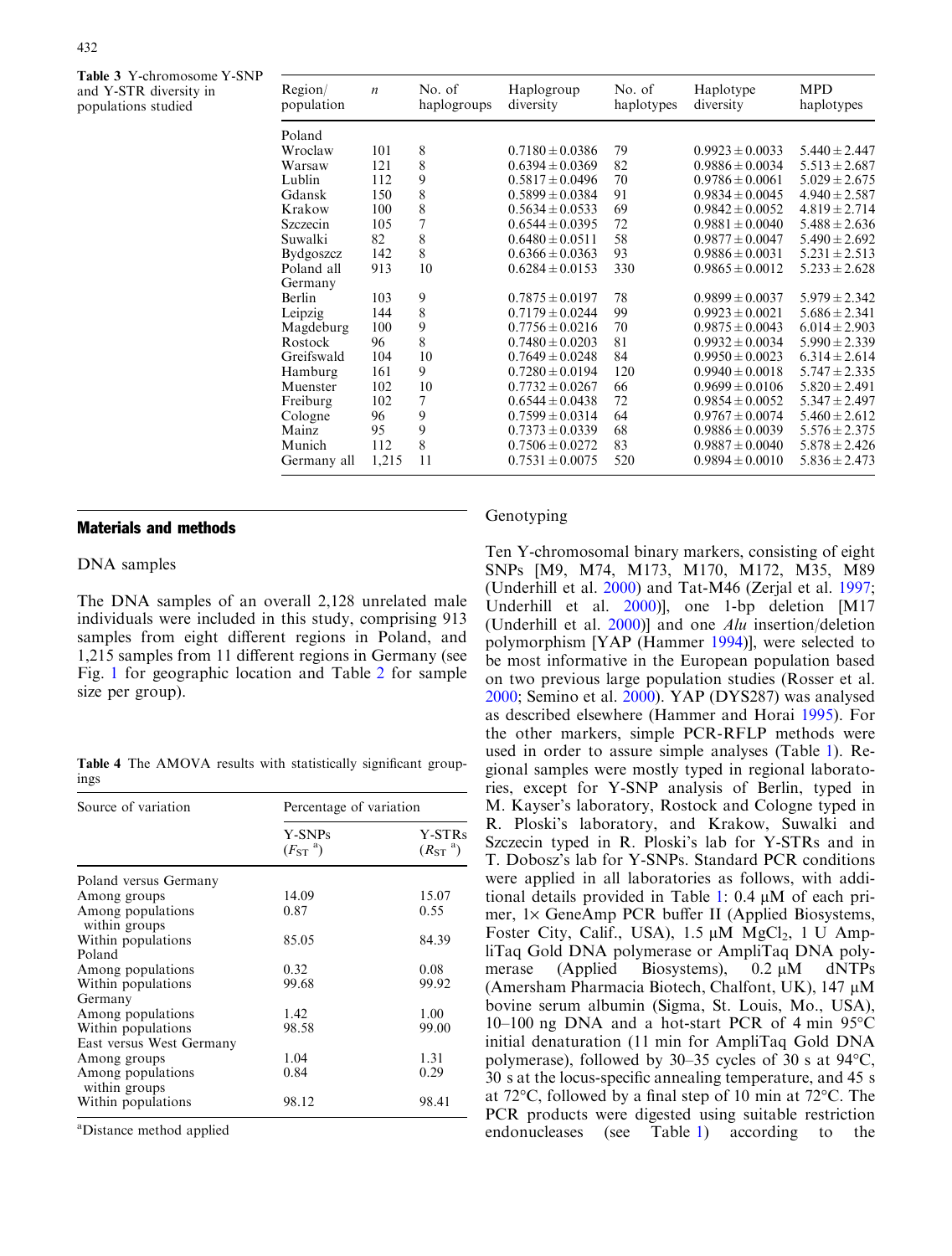<span id="page-5-0"></span>Table 5 F-statistics from AMOVA with statistically significant groupings

|                 | Y-SNPs $(F_{ST}^a)$         | Y-STRs $(R_{ST}^{\ a})$     |
|-----------------|-----------------------------|-----------------------------|
|                 | Poland versus Germany       |                             |
| $F_{SC}$        | $0.01009$ ( $P < 0.00001$ ) | $0.00643$ ( $P < 0.00001$ ) |
| $F_{ST}$        | 0.14952 $(P < 0.00001)$     | 0.15615 (P < 0.00001)       |
| $F_{CT}$        | 0.14085 (P < 0.00001)       | $0.15069$ ( $P < 0.00001$ ) |
| Poland          |                             |                             |
| $F_{ST}$        | $0.00323$ ( $P = 0.11632$ ) | $0.00081$ ( $P = 0.31769$ ) |
| Germany         |                             |                             |
| $F_{ST}$        | 0.01416 (P < 0.00001)       | 0.01004 ( $P < 0.00001$ )   |
|                 | East versus West Germany    |                             |
| $F_{SC}$        | 0.00851 (P < 0.00001)       | $0.00289$ ( $P < 0.00001$ ) |
| $F_{ST}$        | $0.01879$ ( $P = 0.00098$ ) | $0.01590 (P=0.08993)$       |
| $F_{\text{CT}}$ | $0.01037 (P=0.00489)$       | $0.01305$ ( $P = 0.00196$ ) |
|                 |                             |                             |

a Distance method applied

[recommendations of the suppliers. Digested PCR](#page-2-0) [products were visualised in a 3% NuSieve/1% Seakam](#page-2-0)[agarose gel using ethidium bromide. For some markers](#page-2-0) [\(M17, M170, M172, and M173\) no restriction enzyme](#page-2-0) [was commercially available for detection and therefore](#page-2-0) [primer induced RFLP assay \(PIRA\)-PCR assays were](#page-2-0) [designed using the software described by Ke et al.](#page-2-0) [\(2001a\)](#page-14-0) (http://cedar.genetics.soton.ac.uk/public\_html/ primer2.html). In PIRA-PCR, a mismatch is introduced in the 3' site of the PCR primer placed immediately next to the SNP, resulting in the creation of a restriction site in combination with the SNP sequence. Binary markers

Fig. 2 Plots from multidimensional scaling (*MDS*) analysis of **a**  $F_{ST}$  values from Y-SNP haplogroups, stress value 0.03; **b**  $R_{ST}$  values from Y-STR haplotypes, stress value 0.03. Filled circles indicate Polish populations; filled squares indicate Eastern German populations and empty squares indicate Western German populations. Note the clear differentiation between Polish and German populations based on both marker systems, and the position of Eastern German populations somewhat between Western German and Polish populations but clearly separated from the latter

were analysed hierarchical according to the Y-chromosome marker phylogeny (Jobling and Tyler-Smith [2003\)](#page-13-0). Some laboratories (Leipzig, Mainz, Warsaw, and Wroclaw) additionally used alternative protocols, as described elsewhere (Bender et al. [2003](#page-13-0); Lessig et al. [2005\)](#page-14-0). Data for binary markers are described here for the first time for all samples except for three markers (M46-Tat, M17, and M9) in the samples from Mainz (Bender et al. [2003\)](#page-13-0). Seven Y-chromosomal microsatellites [or short tandem repeats (Y-STRs)], DYS19, DYS389I, DYS389II, DYS390, DYS391, DYS392, DYS393, were analysed as mentioned previously (Ploski et al. [2002](#page-14-0)). The Y-STR data are described here for the first time for all samples except for Warzaw, Leipzig, 123 out of 150 males from Gdansk, 13 out of 142 males from Bydgoszcz (Ploski et al. [2002](#page-14-0); Roewer et al. [2005\)](#page-14-0), as well as Berlin, Magdeburg, Rostock, Greifs-

#### Statistical analysis

The degree of genetic differentiation between populations was quantified by means of the analysis of molecular variance (AMOVA) using the Arlequin 2000 package (Schneider et al. [2000\)](#page-14-0). This method allows us to define the percentage of the genetic variation that is explained (1) among groups of population defined a priori, (2) between the populations of the same group,

wald, Freiburg, Mainz, Munich, and 37 out of 102

males from Muenster (Roewer et al. [2005\)](#page-14-0).

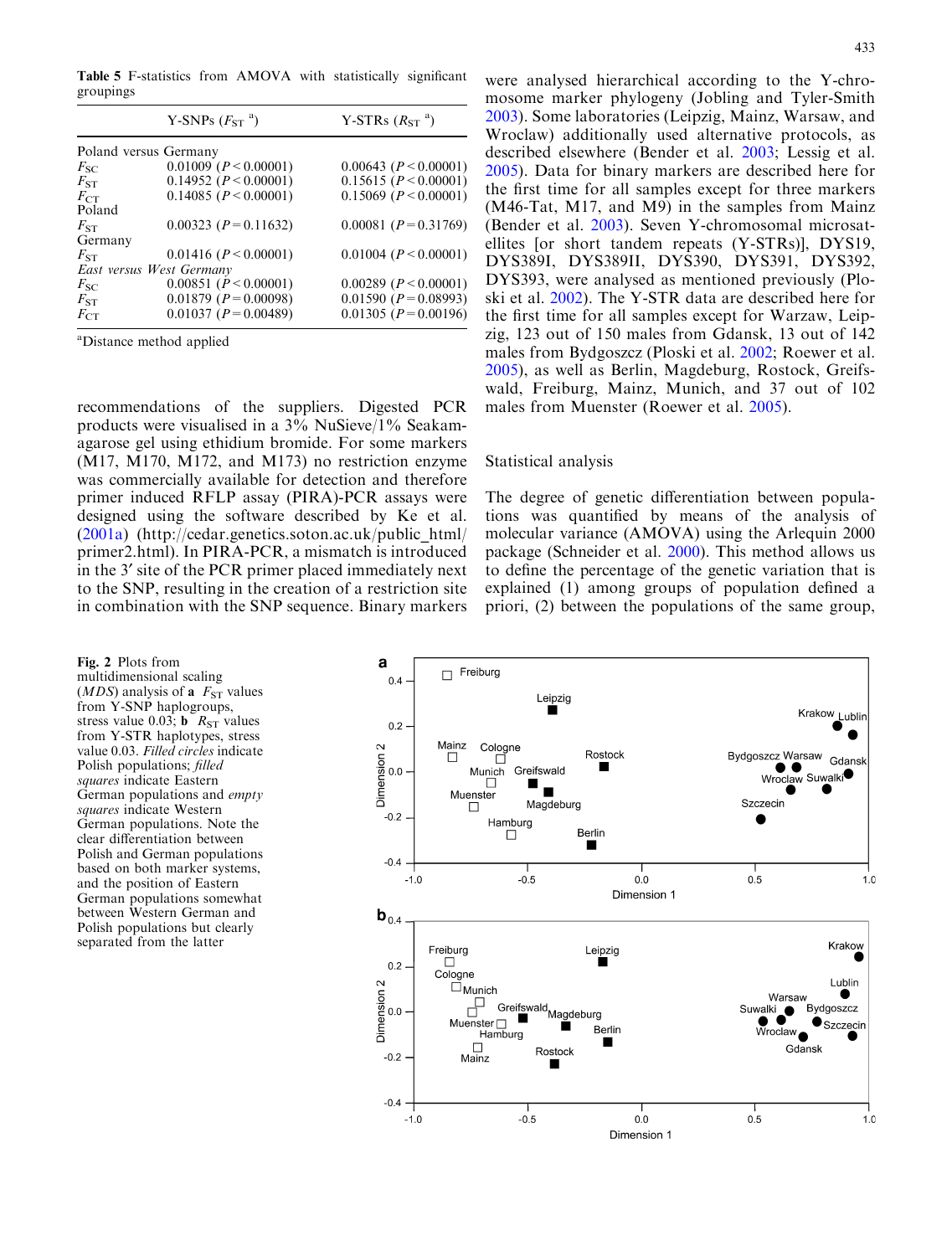<span id="page-6-0"></span>Fig. 3 Barrier analysis based on  $F_{ST}$  from Y-SNP haplogroups given the spatial distribution of the populations superimposed on a geographic map (results based on  $R_{ST}$  from Y-STR haplotypes are identical). Red line indicates the identified genetic barrier. For population abbreviations see Table [2. Note](#page-3-0) [the close resemblance of the](#page-3-0) [course of the genetic border](#page-3-0) [between Polish and German](#page-3-0) [populations with the course of](#page-3-0) [the political border between the](#page-3-0) [two states Germany and Poland](#page-3-0)



and (3) within the populations. The spatial analysis of the molecular variance (SAMOVA) algorithm (Dupanloup et al. [2002\)](#page-13-0) was used to identify groups of geographically neighbouring populations in order to maximise the genetic differentiation between the groups and minimise the genetic differentiation between the populations within each group; thus, this method allow us to detect the presence of putative geographic barriers between groups of populations based on their genetic diversity. Multidimensional scaling (MDS) analysis was used to plot the pairwise genetic distances  $F_{ST}$  based on Y-SNP haplogroups, and  $R_{ST}$  based on Y-STR haplotypes (that were computed by means of Arlequin) using the software package SPSS, version 11. This multivariate method defines for each population coordinates so that

the distances among them are as close as possible to the original genetic distances. The stress is a measure of goodness-of-fit that indicates how similar is the distance matrix based on the new coordinates to the original genetic distance matrix and it is actually smaller for better fits. Since SPSS converts negative values into missing values, the genetic distances were scaled up to be all-positive. A correspondence analysis was performed with the frequencies of the Y-SNP haplogroups by means of the STATISTICA package. This multivariate method plots in the same graphical representation both columns and rows of a contingence table (in our case, populations and haplogroups based on YSNPs). Plotting both populations and haplogroups in the same graphical representation opens the possibility to asses,

Fig. 4 Correspondence analysis. Two-dimensional plot of the distribution of populations according to their Y-SNP haplogroup frequencies in correspondence with a plot of the haplogroups in the same graphical representation graphical representation. Population designations as in Fig. [2. Positions of](#page-5-0) [haplogroups designated by](#page-5-0) triangles and in grey[. Note the](#page-5-0) [correspondence between the](#page-5-0) [Polish population cluster and](#page-5-0) [haplogroup R1a1\\* and N3\\*, as](#page-5-0) [well as between the German](#page-5-0) [population cluster and](#page-5-0) [haplogroups R1a\\*\(xR1a1\), and](#page-5-0)  $P^*(xR1)$ 

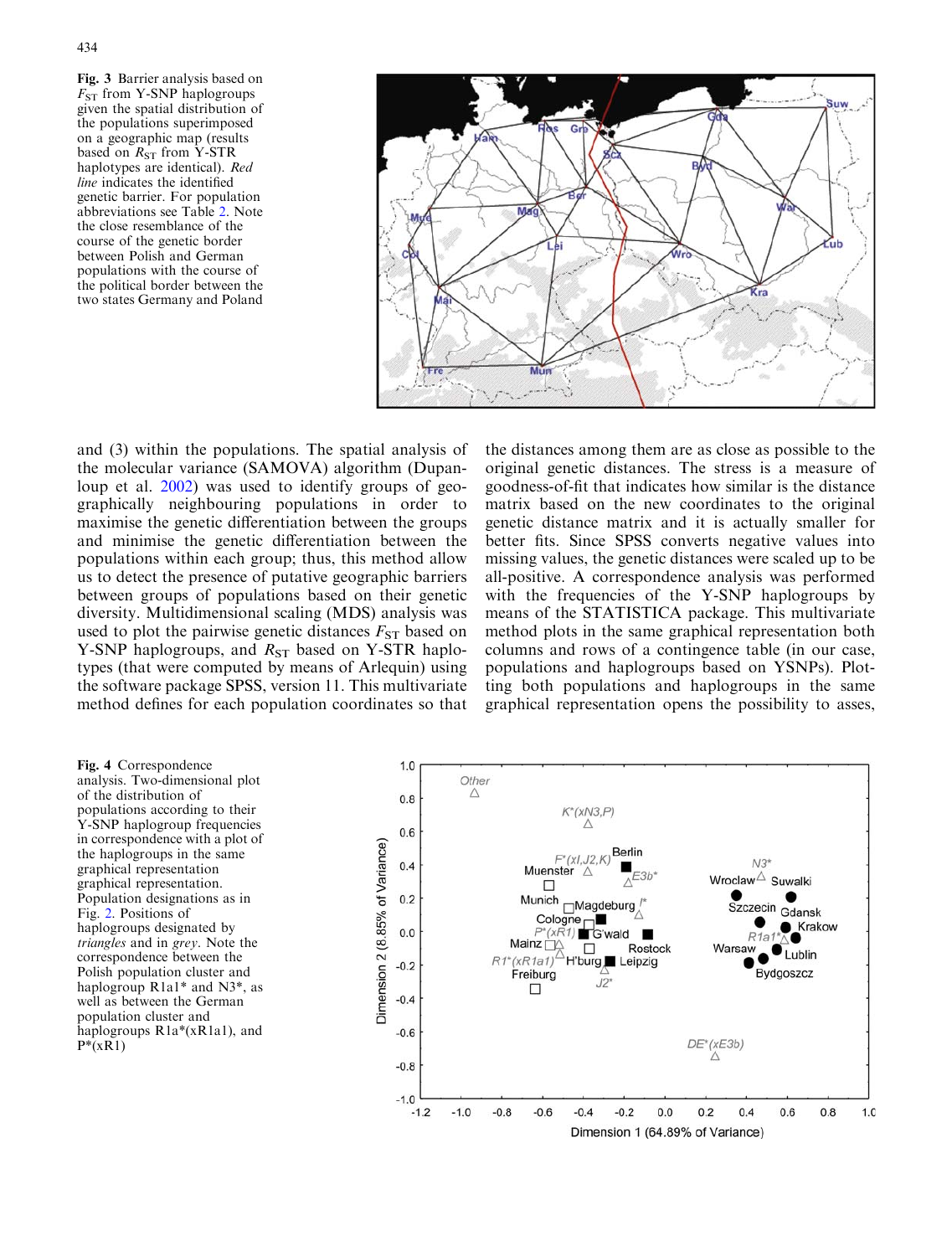<span id="page-7-0"></span>which haplogroups are contributing to the distribution and differentiation of the populations in the plot. The spatial distribution of Y-SNP haplogroups were analysed by means of spatial autocorrelation analysis (Sokal and Oden [1978\)](#page-14-0) using the PASSAGE program (Rosenberg [2001](#page-14-0)). The spatial autocorrelation analysis computes the level of autocorrelation between pairs of points that are within a certain geographic distance. The plot of the level of autocorrelation in relation to increasing geographic distance classes gives information about the spatial pattern of the data. In the case of a clinal pattern of the data, it is expected that the shape of the autocorrelogram will decrease from positive autocorrelation values for the closest geographical distances to negative values for the longest geographic distance classes (Barbujani [2000](#page-13-0)). The geographical location of putative genetic barriers was analysed by means of the Barrier version 2.2 program (Manni and Heyer [2004\)](#page-14-0).

Fig. 5 Graphical representation of spatial autocorrelation analyses for a haplogroup R1\*(xR1a1); b haplogroup R1a1\*; c haplogroup I1a\* using individuals carrying the two most common Y-STR haplotypes inferred to be associated with I1a\*; d haplogroup I1b\* using individuals carrying the two most common Y-STR haplotypes inferred to be associated with I1b\*. The x-axis represents geographic distance between population samples; the y-axis represents Morans's index; asterisks indicate the significance of Moran's index, with a *single asterisk* denoting  $P \le 0.05$ , *double* asterisks denoting  $0.05 > P > 0.01$ , and triple asterisks denoting  $P < 0.01$ . Note the statistically significant results in the long geographic distances but no statistically significant results in short geographic distances



This program computes Monmonier's algorithm to detect a spatial abrupt rate of change in terms of the genetic differentiation between geographically neighboring populations. Genetic diversity measures [haplotype and haplogroup diversity, number of haplotypes and haplogroups, mean number of pairwise haplotype differences (MPD)] were calculated using the software package Arlequin 2.000 (Schneider et al. [2000](#page-14-0)). Finally, a general limitation of all relevant analysis dealing with patterns of genetic marker frequencies should be noted here: frequencies of different genetic markers are not independent from each other in the way that a high frequency of one marker in a population consequently leads to a lower frequency of one (or more) different marker(s) in that same population.

#### **Results**

## Y chromosome diversity

By analysing ten binary markers selected to be most informative in European populations (Semino et al. [2000;](#page-14-0) Rosser et al. [2000](#page-14-0)), we were able to identify ten Y-chromosomal haplogroups in 2,128 men from eight different geographic regions in Poland and 11 in Germany (Table [2\). Only four out of 2,128 individuals](#page-3-0) [\(0.18%, all from Germany\) could not be assigned to one](#page-3-0) [of the ten haplogroups \(Table](#page-3-0) 2). All ten Y-chromosome [haplogroups were observed in both areas, although the](#page-3-0)

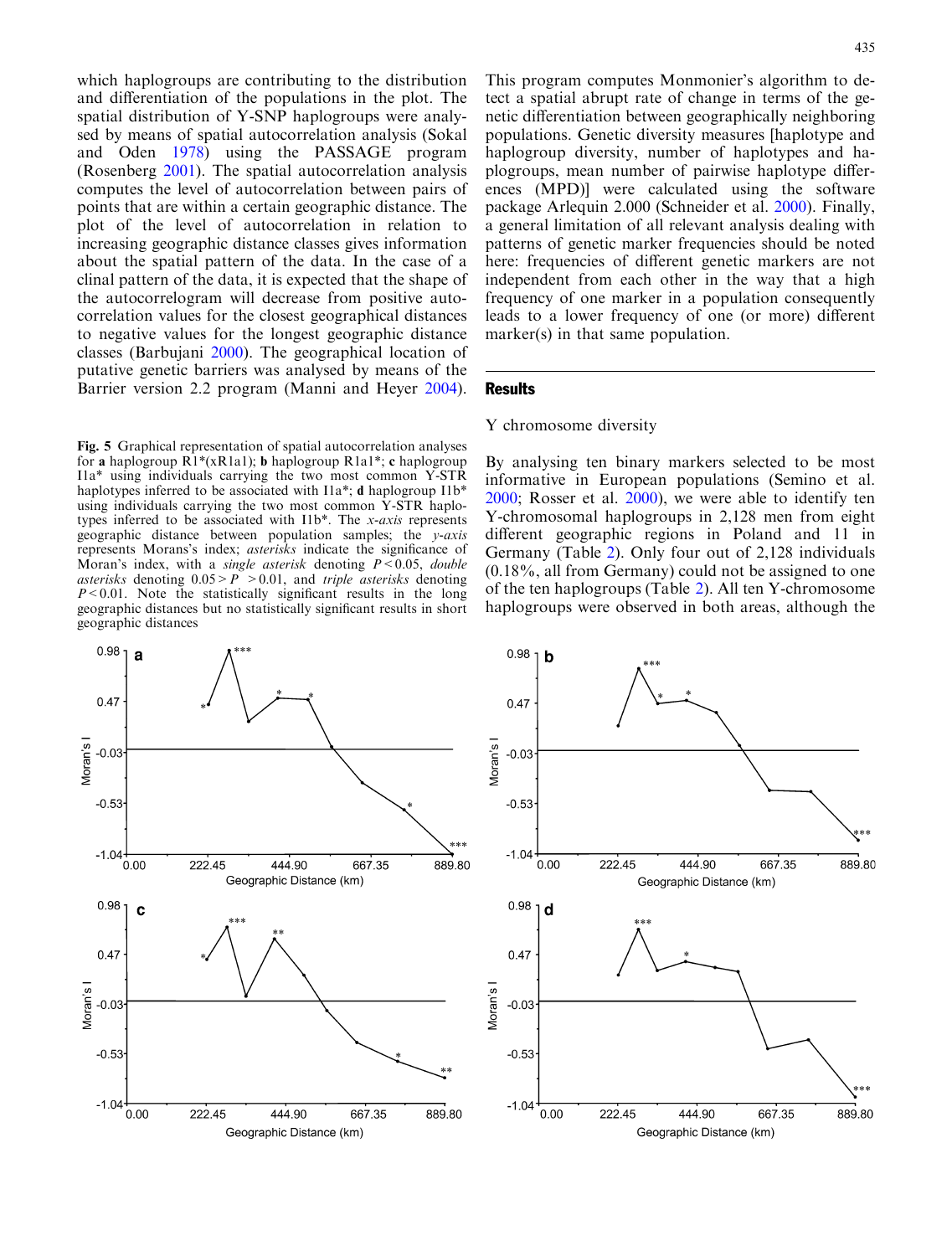[number of haplogroups identified and haplogroup](#page-3-0) [diversity differed between regional populations \(Ta](#page-3-0)ble [3\). The total Y-SNP based haplogroup diversity was](#page-4-0) [0.7563, with a higher diversity in Germany \(range:](#page-4-0) [0.6544–0.7875, pooled: 0.7531\) than in Poland \(range:](#page-4-0) [0.5634–0.7180, pooled: 0.6284\); the difference between](#page-4-0) [Poland and Germany was statistically significant](#page-4-0) [\(Mann–Whitney](#page-4-0) U-test:  $Z = -3.428$ ,  $P = 0.001$ ). The [analysis of seven Y-chromosomal microsatellites re](#page-4-0)[vealed 705 different haplotypes out of 2,128 individuals](#page-4-0) [\(total diversity: 0.9914\). The Y-STR-based haplotype](#page-4-0) [diversity was on average almost identical between Ger](#page-4-0)[many and Poland \(Germany: range: 0.9767–0.9950,](#page-4-0) [pooled: 0.9894 and Poland: range 0.9786–0.9923, pooled](#page-4-0) [0.9865\), and no statistically significant difference was](#page-4-0) [observed \(Mann–Whitney](#page-4-0)  $U$ -test:  $Z = -1.117$ ,  $P=0.264$ ). However, the mean number of pairwise dif[ferences \(MPD\) between Y-STR haplotypes was higher](#page-4-0) [in Germany \(range: 5.347–6.314, pooled: 5.836\) than in](#page-4-0) [Poland \(range: 4.819–5.490, pooled: 5.233\), and the](#page-4-0) [difference between Poland and Germany was statisti](#page-4-0)[cally significant \(Mann–Whitney](#page-4-0) U-test:  $Z = -3.055$ ,  $P=0.002$ ). Thus, we observed more Y-chromosome [diversity in Germany than in Poland, based on the Y-](#page-4-0)[SNPs and Y-STRs analysed here.](#page-4-0)

#### Y-SNP haplogroup distribution

Haplogroup R1\*(xR1a1) appeared at the highest frequency in German populations, especially those from Western Germany, whereas haplogroup R1a1\* was most frequent in Polish populations (Table [2, Fig.](#page-1-0) 1). [Haplogroup R1\\*\(xR1a1\) was on average 3.4-times more](#page-1-0) [frequent in Germany than in Poland, whereas R1a1\\*](#page-1-0) [was on average 3.2-times more frequent in Poland than](#page-1-0) [in Germany. Differences in R1\\*\(xR1a1\) and R1a1\\*](#page-1-0) [frequencies between German and Polish groups were](#page-1-0) [statistically significant \(Mann–Whitney](#page-1-0) U-test:  $Z=-3.633$  $Z=-3.633$  $Z=-3.633$ ,  $P<0.001$  for both haplogroups). The con[verse frequency distribution of both haplogroups can be](#page-1-0) [demonstrated by the ratio of haplogroup R1a1\\* to](#page-1-0)  $R1*(xR1a1)$  (Fig. [1\), which was on average more than](#page-1-0) [ten-times higher in Poland \(4.91\) than in Germany \(0.46\)](#page-1-0) [and on average twice as high in Eastern \(0.65\) as in](#page-1-0) [Western Germany \(0.30\).](#page-1-0)

Haplogroup I\*, the overall third-most frequent haplogroup observed here, was on average 1.4-times more frequent in Germany than in Poland (Table [2, Fig.](#page-1-0) 1). [Differences in hgI\\* frequencies between German and](#page-1-0) [Polish groups were statistically significant \(Mann–](#page-1-0) [Whitney](#page-1-0) U-test:  $Z = -2.642$ ,  $P = 0.008$ ). Although being [rare, haplogroup N3\\* was on average 2.3-times more](#page-1-0) [frequent in Poland than it was in Germany \(Table](#page-3-0) 2, Fig. [1\) and the differences between both regions were](#page-1-0) [statistically significant \(Mann–Whitney](#page-1-0) U-test:  $Z=-2.189, P=0.029$  $Z=-2.189, P=0.029$  $Z=-2.189, P=0.029$ .

The haplogroups J2\* and E3b\* were on average about 1.5-times more frequent in Germany than in Poland (Table 2, Fig. 1) and haplogroup  $P^*(xR1)$  was [on average 4.3-times more frequent in Germany than in](#page-1-0) Poland (Table 2, Fig. [1\); however, all those haplogroups](#page-1-0) [were overall rather rare and the frequency differences](#page-1-0) [between German and Polish groups were not statistically](#page-1-0) significant  $(P>0.05)$ . The remaining haplogroups,  $DE^*(xE3b)$ ,  $F^*(xI,J2,K)$ , and  $K^*(xN3,P)$ , are not nec[essarily representing monophyletic groups—given the](#page-1-0) [selection of markers analysed here—and potentially](#page-1-0) [contain a number of different haplogroups. Differences](#page-1-0) [between Polish and German groups were statistically](#page-1-0) significant for  $F^*(xI,J2,K)$  (Z = -2.396, P = 0.017), but not for DE\*(xE3b), and  $K*(xN3,P)$  ( $P > 0.05$ ).

## Genetic differentiation

In order to test for geographical population substructure in our overall Polish/German Y-chromosome dataset, we performed SAMOVA separately for the Y-SNP and Y-STR data. Based on SAMOVA, two groups of populations were significantly supported by both datasets: on one hand, all German populations and on the other hand all Polish populations. We observed a high and statistically significant level of 14% of the total genetic variation being explained between the Polish and the German group of populations ( $P \le 0.00001$ ) based on Y-SNP haplogroups and similarly  $15\%$  ( $P < 0.00001$ ) based on Y-STR haplotypes (Tables 4, [5\). This clearly](#page-5-0) [demonstrates a strong and statistically significant genetic](#page-5-0) [differentiation between both countries in the case of the](#page-5-0) [Y-chromosome genetic variation and considering both](#page-5-0) [types of markers. The strong genetic separation of both](#page-5-0) [countries was also revealed in a pairwise analysis of](#page-5-0)  $F_{ST}$ [based on Y-SNPs and](#page-5-0)  $R_{ST}$  [based on Y-STR haplotypes](#page-5-0) [presented here by MDS plots \(Fig.](#page-5-0) 2a, b); all Polish [populations cluster together and are strongly separated](#page-5-0) [from a cluster containing all German populations.](#page-5-0)

As a further test for geographical population substructure, we performed Monmonier's analysis for detecting the presence of genetic barriers given the spatial distribution of the populations, using Y-SNP-based  $F_{ST}$  and Y-STR-based  $R_{ST}$  values separately. Based on both datasets, we obtained exactly the same genetic barrier between Poland and Germany (Fig. [3\) that we](#page-6-0) [also observed by means of SAMOVA. This means that](#page-6-0) [populations were clustered according to their country of](#page-6-0) [origin by use of the Y-chromosome data.](#page-6-0)

As also evident from the AMOVA results and the MDS plots, there is a striking genetic homogeneity within Poland based on Y-SNPs and Y-STRs. Only 0.3% for Y-SNPs and 0.08% for Y-STRs of the total genetic variation, both  $F_{ST}$  value are not statistically significant, are expressed between Polish populations (Tables 4, [5\). In contrast, we observed a small but sta](#page-5-0)[tistically significant population differentiation within](#page-5-0) [Germany, with 1.4% for Y-SNPs and 1% for Y-STRs](#page-5-0) (Tables 4, [5\). We tested if a grouping of the German](#page-5-0) [populations according to longitude into Eastern](#page-5-0)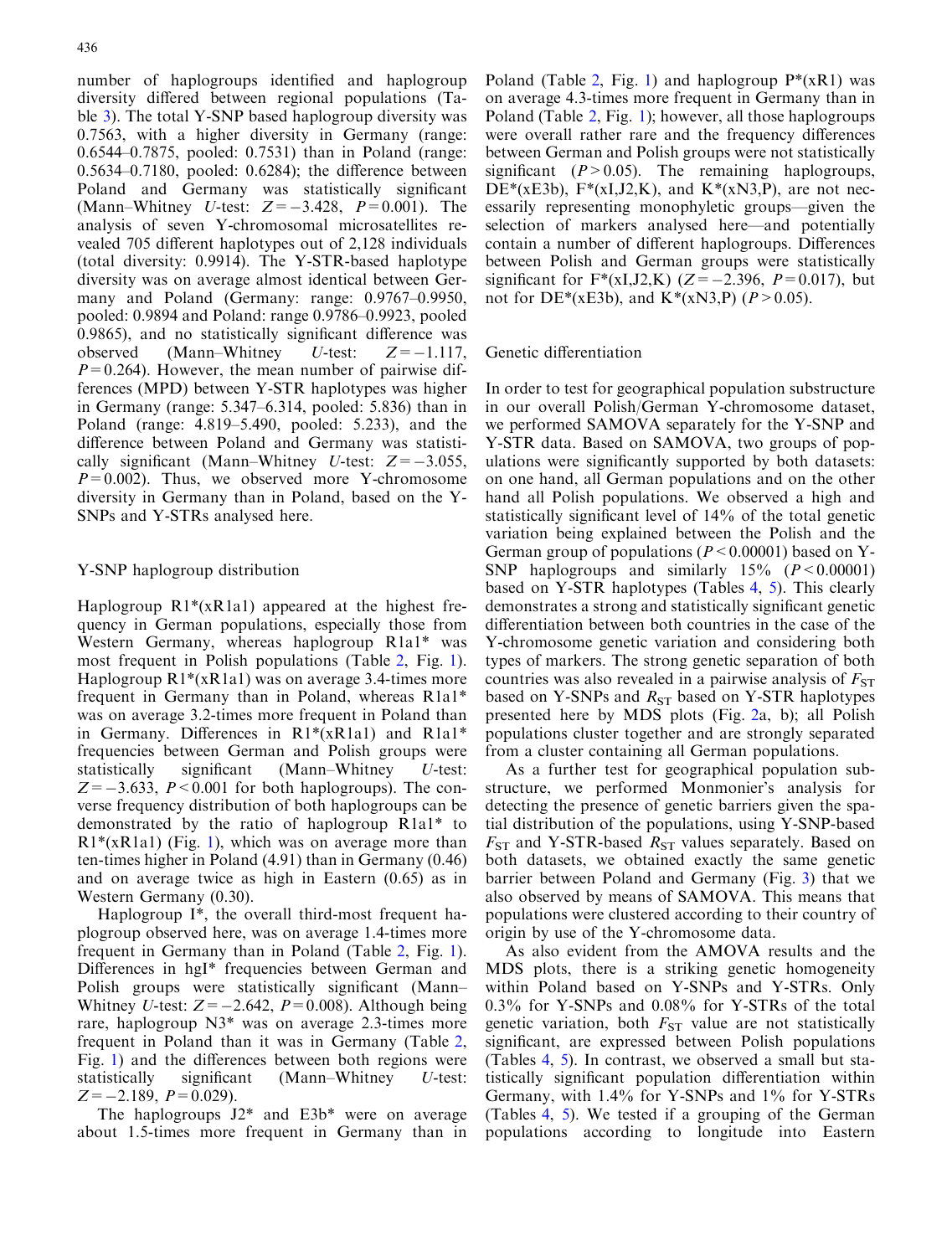[German populations \(Rostock, Greifswald, Berlin,](#page-5-0) [Magdeburg, and Leipzig\) and Western German popu](#page-5-0)[lations \(Hamburg, Cologne, Muenster, Mainz, Munich,](#page-5-0) [and Freiburg\) can explain the observed substructure](#page-5-0) [within Germany. Indeed, an AMOVA considering all](#page-5-0) [German populations revealed a differentiation of East](#page-5-0)[ern and Western German populations supported by a](#page-5-0) [small but statistically significant amount of 1.0% for Y-](#page-5-0)[SNPs and 1.3% for Y-STRs of the total variation being](#page-5-0) [expressed between these two groups of populations](#page-5-0) (Tables 4, [5\). A clustering of East and West German](#page-5-0) [populations is also evident from the MDS plot of pair](#page-5-0)[wise](#page-5-0)  $F_{ST}$  [and](#page-5-0)  $R_{ST}$  distances (Fig. [2a, b\) and can be ex](#page-5-0)[plained by a higher frequency of haplogroup](#page-5-0) [R1\\*\(xR1a1\) in populations from Western Germany](#page-5-0) [compared with those from Eastern Germany and vise](#page-5-0) [versa for haplogroup R1a1\\*. This also explains the](#page-5-0) [placement of all East German populations between West](#page-5-0) [German and Polish populations \(although highly sepa](#page-5-0)[rated from the latter\) in both MDS plots \(Fig.](#page-5-0) 2a, b).

### Correlation of Y-SNP haplogroups and Y-STR haplotypes

Initiated by the correspondence of Y-SNP and Y-STR results in the AMOVA, Barrier and MDS analyses, we performed a Mantel test comparing the genetic distance matrices from the population pairwise Y-SNP-based  $F_{ST}$ and the Y-STR-based  $R_{ST}$  analysis in order to test for correlation of the Y-SNP haplogroup and the Y-STR haplotype data. As might be expected from the previous results, we obtained a highly statistically significant positive correlation between both genetic distance matrices  $(r=0.959; P=0.001)$ , which only slightly decreased when controlling for the geographical distance  $(r=0.925, P=0.001).$ 

# Relative contribution of Y-SNPs and Y-STRs to population differentiation

We were interested in the individual contribution of the different haplogroups to the observed population differentiation between Germany and Poland. Therefore, the distributions of the populations according to their Y-SNP haplogroup frequencies were plotted by means of correspondence analysis in a two-dimensional plot (Fig. [4\). The first dimension explains 65% of the overall](#page-6-0) [variance and separates clearly the populations according](#page-6-0) [to their country of origin, namely Germany and Poland;](#page-6-0) [the second dimension only explains 9% of the overall](#page-6-0) [variance, thus indicating that the largest differences are](#page-6-0) [due to the division between Germany and Poland. Plot](#page-6-0)[ting the haplogroups in the same graphical representa](#page-6-0)[tion opens the possibility to assess which haplogroups are](#page-6-0) [contributing to the distribution of populations in the](#page-6-0) [plot. Polish populations tend to cluster together, due to](#page-6-0) [the high frequency of the haplogroup R1a1\\* they con-](#page-6-0)

[tain, although haplogroup N3\\* also contributes to the](#page-6-0) [separation of the Polish groups. On the other hand,](#page-6-0) [German populations are separated from Polish popula](#page-6-0)tions due to the presence of  $R1*(xR1a1)$ , although other [haplogroups occurring in minor frequencies, such as](#page-6-0)  $P^*(xR1)$ , also have an influence to the distribution of [German populations in the dimensional space.](#page-6-0)

We also performed AMOVA based on Y-STR haplotypes associated with the three most common Y-SNP haplogroups, R1\*(xR1a1), R1a1\* and I\*. We obtained very small but still statistically significant differentiation between German and Polish populations for R1\*(xR1a1) ( $F_{CT}$ =0.02800, P=0.00098), and also for R1a1\* ( $F_{CT} = 0.00899$ ,  $P = 0.00978$ ). However, in the MDS plots from pairwise  $R_{ST}$  distances based on Y-STR haplotypes associated with one or the other haplogroup, we could not detect any clustering according to both countries (data not shown). But when we used Y-STR haplotypes associated with both haplogroups we obtained a large and statistically significant differentiation between Germany and Poland  $(F_{CT}=0.28513, P<0.00001)$ . Also, Polish and German populations are highly differentiated in an MDS plot from pairwise  $R_{ST}$  distances considering pooled R1\*(xR1a1)/R1a1\* Y-STR haplotypes (data not shown) highly similar to the MDS plot using Y-STR data from all haplogroups (Fig. [2b\).](#page-5-0)

Surprisingly, we also observed a large and statistically significant differentiation between Poland and Germany when performing AMOVA for Y-STR haplotypes associated with haplogroup  $I^*$   $(F_{CT} = 0.14707,$  $P < 0.00001$ ). Also, the MDS plot based on pairwise  $R_{ST}$ values revealed a clear separation between all German populations on one side and all Polish populations on the other side (data not shown). Recently, five subgroups of haplogroup I\*, identified by additional Y-SNPs, were studied in a large set of mostly European populations (Rootsi et al. [2004\)](#page-14-0). We were interested to know whether the separation of German and Polish groups, as observed here based on Y-STRs associated with haplogroup I\*, could be explained by the two different haplogroup I\* subgroups. Based on five Y-STRs that were analysed in both studies (DYS19-DYS390- DYS391-DYS392-DYS393), we identified 90 haplotypes among the 287 Germans carrying haplogroup I\* (haplotype diversity:  $0.9145 \pm 0.0126$ ) and 50 haplotypes among the 158 Polish men with haplogroup I\*  $(0.9298 \pm 0.0121)$ . Also, pooled German and Polish haplogroup I\* samples were significantly different based on  $R_{ST}$  using those five Y-STRs  $(R_{ST}=0.12815,$  $P \leq 0.00011$ ). In Germany, the most frequent haplotype (14-22-10-11-13) occurred in 75 out of 287 (26.1%) individuals, and the second most frequent haplotype (14- 23-10-11-13) in 27 out of 287 (9.4%). Both haplotypes differ from each other by one repeat at one Y-STR locus (DYS390), thus they are closely related. These two haplotypes together occur in 102 out of 287 (35.5%) German haplogroup I\* individuals. Interestingly, these two haplotypes are also the two most frequent Y-STR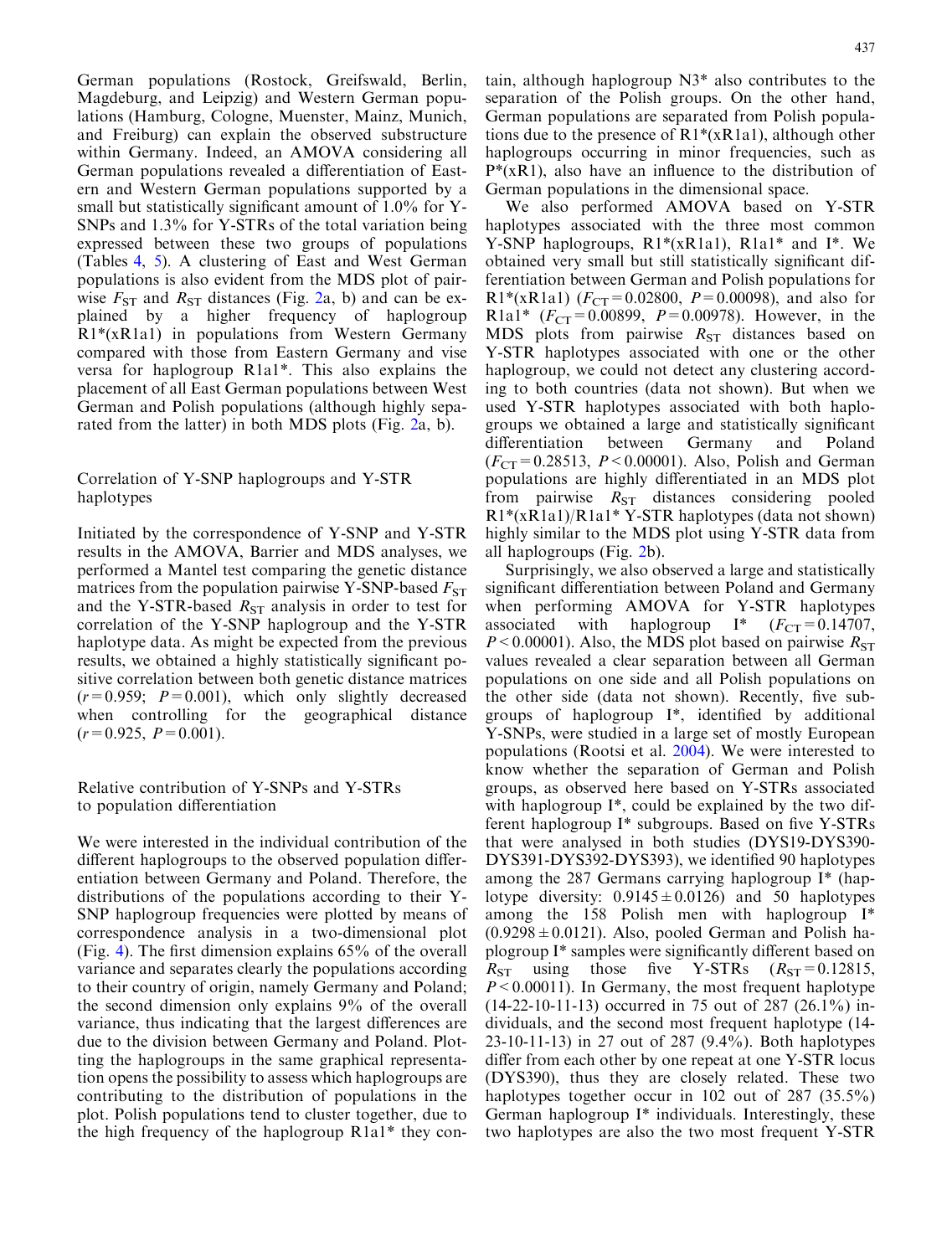haplotypes associated with haplogroup I\* subgroup I1a\*(xI1a4, I1b, I1c)—determined by the M253 mutation and occurring in 95 out of 189 (50.3%) hgI1a\* individuals for which combined Y-STR/Y-SNP data were available (Rootsi et al. [2004\)](#page-14-0). In our Polish samples, these two haplotypes occurred in 26 out of 158 (16.5%) haplogroup I\* individuals. Moreover, when considering the most common German Y-STR haplotype, plus all of its one-repeat step neighboring haplotypes, 131 out of 287 (45.6%) German individuals were covered, as well as 129 out of 189 (68.3%) haplogroup I1a\*(xI1a4, I1b, and I1c) individuals (Rootsi et al. [2004\)](#page-14-0), whereas only 39 out of 158 (24.7%) Polish haplogroup I\* men in our study.

The difference between German and Polish hgI\* Y chromosomes is even more apparent from the Polish perspective. The most frequent Polish haplogroup I\* haplotype (16-24-11-11-13) occurred in 33 out of 158 (20.9%) individuals, and the second most frequent haplotype (16-24-10-11-13) in 15 out of 158 (9.5%). Both haplotypes differ from each other by only one repeat at one Y-STR locus (DYS391), suggesting that they are closely related. These two haplotypes together account for 48 out of 158 (30.4%) Polish haplogroup I\* individuals. Interestingly, these two haplotypes are the two most frequent Y-STR haplotypes associated with haplogroup I1b\*(xI1a, 1a4, and I1c)—determined by the mutation P37 and occur in 116 out of 220 (52.7%) haplogroup I1b individuals for which combined Y-STR/Y-SNP data are available (Rootsi et al. [2004](#page-14-0)). In our German samples, these two haplotypes occur in only seven out of 287 (2.4%) haplogroup  $I^*$ individuals. Furthermore, considering the most frequent Polish haplotype plus all one-step neighbors, 66 out of 158 (41.8%) Polish individuals are covered, as well as 166 out of 220 (75.5%) of haplogroup I1b\*(xI1a, 1a4, and I1c) individuals (Rootsi et al. [2004](#page-14-0)), whereas only 19 out of 287 (6.6%) German haplogroup I\* men in our study.

#### Spatial autocorrelation analysis for Y-SNP haplogroups

We have tested by means of spatial autocorrelation analysis the spatial distribution of the Y-SNP haplogroups observed in our dataset. The only haplogroups that tend to show statistically significant clinal patterns are R1a1\* and R1\*(R1a1). In the case of R1a1\*, this clinal pattern decreases from east to west as can be seen by the large correlation observed with longitude  $(r=0.925, P<0.001)$ ; on the other hand, R1\*(xR1a1) tends to correlate both with longitude  $(r=-0.88,$  $P < 0.001$ ) and with latitude ( $r = -0.463$ ,  $P < 0.046$ ), thus suggesting a west to east clinal pattern (Fig. [5\). We also](#page-7-0) [performed this analysis for the two haplogroup I\\* sub](#page-7-0)[groups I1a and I1b as inferred by Y-STR haplotype](#page-7-0) [analysis and using only those haplogroup I\\* individuals](#page-7-0) [that carry the two most frequent Y-STR haplotypes](#page-7-0) [associated with each of the two subgroups. We observed](#page-7-0) [clinal patterns for both haplogroups I1a and I1b, east to](#page-7-0)

[west in the case of I1a \(correlation with longitude](#page-7-0)  $r =$  $-0.809$ ,  $P < 0.0001$ ) and west to east in the case of I1b [\(correlation with longitude](#page-7-0)  $r=0.86$ ,  $P < 0.00001$ ) (Fig. [5\). However, the low autocorrelation level for the](#page-7-0) [first geographic distance class in all of the autocorrelo](#page-7-0)grams analysed (see Fig. [5\) should be taken into con](#page-7-0)[sideration; this result indicates that the spatial structure](#page-7-0) [we observe is produced by the difference at large geo](#page-7-0)[graphic distances, but not at smaller ones.](#page-7-0)

#### **Discussion**

While studying the distribution of two types of Y-chromosomal markers, Y-SNPs and Y-STRs, in regional population samples from the present-day territory of Germany and Poland, we found statistically significant differences in the distribution of paternal lineages between both countries. Furthermore, the SAMOVA approach revealed a significant grouping of all population samples analysed into two groups: on one hand, all regional population samples from Germany, and on the other hand, all regional population samples from Poland. Based on AMOVA, we quantified this genetic differentiation and observed a large and statistical significant amount of 15% (Y-SNPs) or 14% (Y-STRs) of the respective total genetic variation being explained by differences between the two countries. This political population differentiation was confirmed by means of the Monmonier's algorithm with an obtained genetic border between Poland and Germany that closely resembles the course of the political border between both countries for both Y-STR and Y-SNP data. Furthermore, we observed a statistically significant Y-SNP/ Y-STR homogeneity within Poland, which is underlined by the fact that we could confirm our previous Y-STR results (Ploski et al. [2002\)](#page-14-0) by including here not only two additional Polish populations (Suwalki and Szczecin) but also independent individual samples for the regions used before (except Warsaw, and partly Gdansk and Bydgoszcz). In contrast to the Polish data, Y-chromosome diversity was less homogeneous within Germany and we identified small but statistically significant Y-chromosome differences between Eastern and Western German populations as defined by longitude. This geographical east/west separation also reflects a political separation between 1949 and 1989 due to the two German states that became a human separation between 1961 and 1989.

The Y-SNP data that were generated in the present study—in addition to the Y-STR data—provide evidence on the molecular basis of the observed genetic differentiation as well as contribute to the overall explanation of the observed genetic differences between Poland and Germany. Although a statistically significant differentiation between Poland and Germany was observed when using all Y-SNP haplogroups detected, we demonstrated that this phenomenon was mainly—but not exclusively—caused by two Y-SNP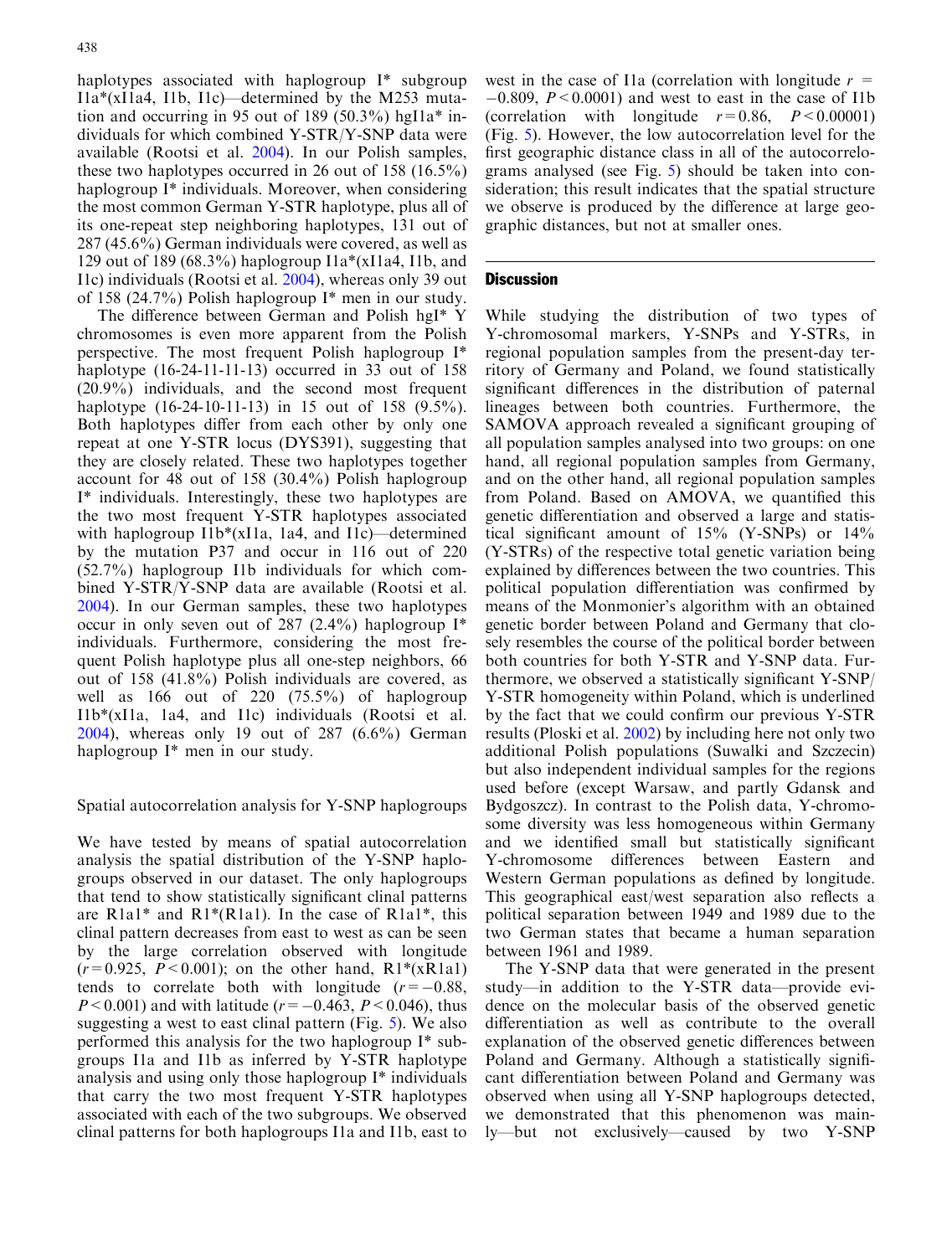haplogroups and their associated Y-STR haplotypes: R1\*(xR1a1) together with haplogroup R1a1\*. Previously, it has been suggested that the M173 A to C mutation, determining haplogroup R1\*(xR1a1) originated 40–35,000 y.a. in Western Europe, perhaps the Iberian peninsula, and that the M17 G deletion, determining haplogroup R1a1\*, arose (on a M173 Y chromosome) later on in Eastern Europe, e.g. the present-day Ukraine (Semino et al. [2000](#page-14-0)). Furthermore, it has been argued that both haplogroups expanded into central Europe after the last glacial maximum (20,000–13,000 y.a.) (Semino et al. [2000](#page-14-0)). When population samples from all over Europe were considered previously a statistically significant clinal frequency distribution of haplogroups R1\*(xR1a1) and R1a1\* has been observed (Semino et al. [2000](#page-14-0); Rosser et al.  $2000$ ) with haplogroup  $R1*(xR1a1)$  being highly frequent in Western Europe and decreasing in frequency towards Eastern Europe, and vice versa for haplogroup R1a1\*, being highly frequent in Eastern Europe and decreasing in frequency towards Western Europe. Those clinal frequency distributions for haplogroup  $R1a1*$  and  $R1*(xR1a1)$  have been associated with different ancient population movements in Europe and additional clines have been observed for other Ychromosome haplogroups and were associated with other ancient migration waves (Rosser et al. [2000;](#page-14-0) Semino et al. [2000](#page-14-0)).

Although the majority of the genetic heterogeneity between Polish and German populations was caused by differences in the distribution of haplogroups R1a1\* and  $R1*(xR1a1)$ , we also showed that haplogroup I<sup>\*</sup> individuals contributed to the phenomenon, albeit to a smaller degree given the lower frequency observed. On the basis of differences in the Y-STR distribution in Polish and German males with haplogroup I\* using recently published data (Rootsi et al. [2004\)](#page-14-0), we found indirect evidence that the most prevalent subtype of haplogroup I\* in Poland is I1b\*, whereas in Germany it is I1a\*(xI1a4, I1b, I1c). Previously, it has been suggested that haplogroup I1a\*(xI1a4, I1b, I1c) originated in Western Europe (Rootsi et al. [2004\)](#page-14-0) and it was previously found more than four-times more frequently in Germany (25%) than in Poland (5.8%). Furthermore, haplogroup I1a\* shows a clinal frequency distribution across Europe with high frequencies in Northwest Europe to low frequency in Southeast Europe (Rootsi et al. [2004](#page-14-0)). This agrees with our observation of a more than twofold higher frequency of the two most common haplogroup I1a\*-associated Y-STR haplotypes in our German sample compared with our Polish sample, or about twofold higher when considering all one-step neighboring haplotypes. On the other hand, it has been argued elsewhere that haplogroup I1b\*(xI1a, I1a4, and I1c) originated in Eastern Europe and was previously found ten-times more frequently in Poland (9.9%) than in Germany  $(0\%)$  (Rootsi et al. [2004\)](#page-14-0). This agrees with our observation of a more than 12-times higher frequency of the two most common Y-STR haplotypes

The question appears why we see a strong and statistically significant differentiation for haplogroup  $R1*(xR1a1)$  together with  $R1a1*,$  and also for the two inferred haplogroup I\* subgroups, I1a and I1b, between regional populations from the geographically neighboring countries Germany and Poland, although clinal frequency distributions—explained by ancient population movements—have been previously observed for these four haplogroups across Europe (Rosser et al. [2000;](#page-14-0) Semino et al. [2000](#page-14-0); Rootsi et al. [2004](#page-14-0))? When we performed spatial autocorrelation analysis to test for statistically significant clinal frequency distribution, we observed for all four haplogroups an autocorrelogram compatible with a clinal pattern except in the case of the first geographical distance class, which shows a lower autocorrelation than expected in a clinal pattern. This indicates that the spatial structure we observe is produced by the difference at large distances but not at smaller ones, which can be explained by the presence of the genetic barrier that we have detected by means of SAMOVA and Monmonier's algorithm. The first geographic distance class contains mainly the pairs of populations on the same side of the barrier (which tends to lead autocorrelation values close to 0 due to the homogeneous pattern), whereas for larger geographic distance classes the pairs of populations correspond mainly to one population on each side of the barrier (thus recreating the ancestral clinal pattern). Taking into account that the clinal frequency distributions of the Y-SNP haplogroups across entire Europe are mainly explained by ancient population movements (Rosser et al. [2000;](#page-14-0) Semino et al. [2000;](#page-14-0) Rootsi et al. [2004\)](#page-14-0), the presence of the genetic barrier that we have detected has to be established after the creation of these clinal patterns (otherwise the barrier would have prevented the establishment of the clines). In addition, the strong positive correlation between Y-SNP and Y-STR data, as observed here, implies that the reason for the genetic population differentiation must be recent; otherwise, the relatively high mutation rate of Y-STRs (Kayser et al. [2000\)](#page-13-0) would tend to destroy the correlation. Since the genetic barrier we observe superimposes to the actual political borders between Germany and Poland, which was established shortly after the Second World War (WWII), we suggest here that our observation of statistically significant genetic differentiation between Poland and Germany, as well as genetic homogeneity within Poland, could be explained by the severe human resettlements during and shortly after WWII and thus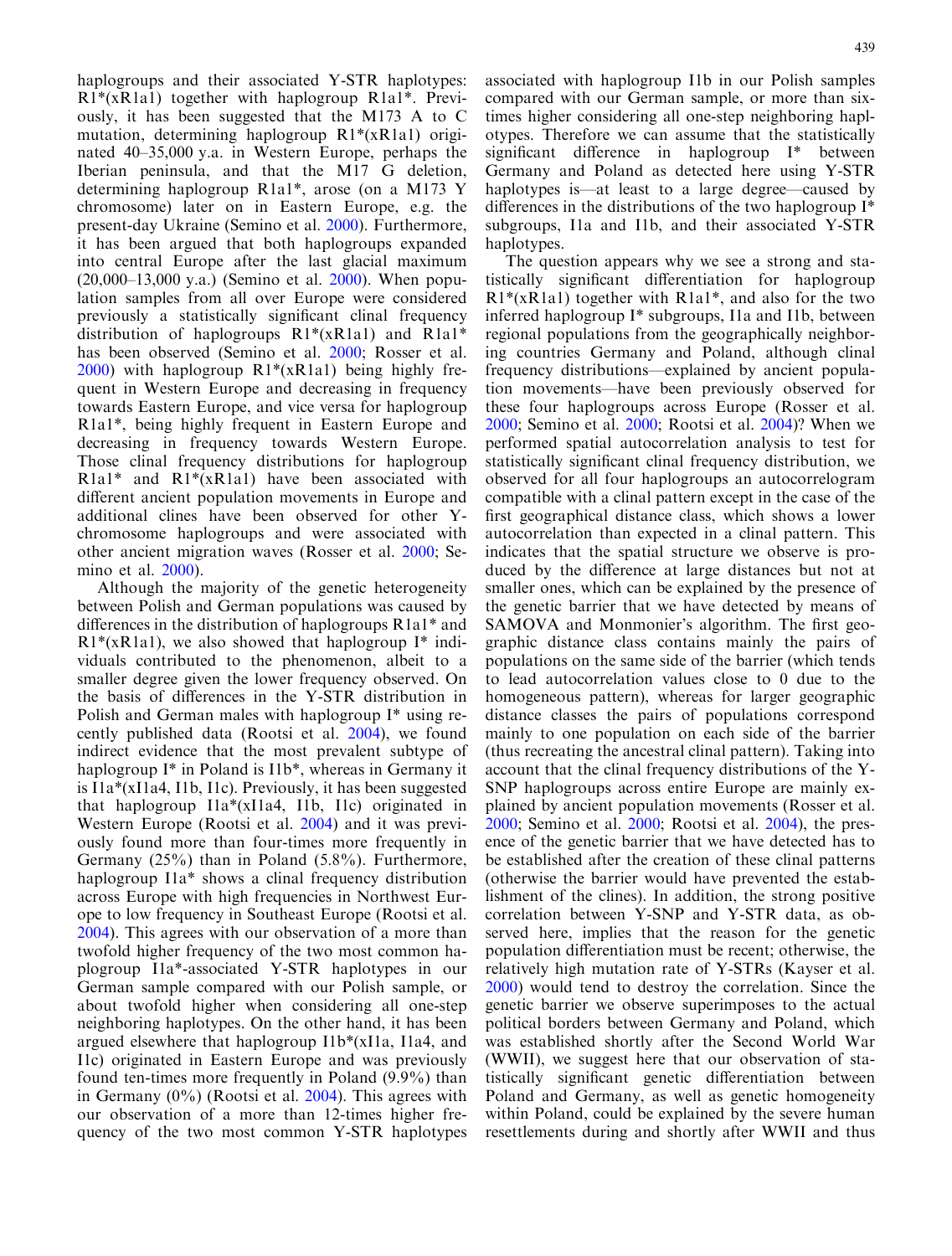the formation of the present-day Polish and German states.

The present-day Polish/German territory has experienced very recent and severe population movements as a consequence of WWII. It is estimated that during 1944 and 1951 more than eight-million people of German origin—which inhabited the territory of present-day Poland for hundreds of years (e.g. East Prussia, Silesia, and Pomerania)—moved westwards into the present-day Germany either escaping the advancing eastern frontline of WWII or due to the politically forced resettlements shortly after WWII (Encyclopædia Britannica [2005](#page-13-0); Nowa Encyklopedia Powszechna PWN [2004](#page-14-0)). At the same time, approximately five-million people of mostly Polish descent were forced to move from the region of present-day Ukraine, Lithuania, Belarus, and partly Russia into the present-day Polish territory, whereas half-a-million people previously living in Poland moved into the opposite direction between 1939 and 1944 (Encyclopædia Britannica [2005;](#page-13-0) Nowa Encyklopedia Powszechna PWN [2004\)](#page-14-0). These numbers constitute a significant proportion of the 28-million people of multiple origin that were living in the present-day territory of Poland before WWII and thus it is likely that the forced migrations associated with WWII in an exceptional way distorted the genetic landscape of the region shaped over the ages by 'natural' demographic processes. Furthermore, these forced movements were restricted by the establishment of the present-day political border between the two states Poland and Germany immediately after WWII. This political border became the border for forced migration of millions of Germans that were resettled to the west of this border and millions of Polish and other people of Eastern European origin that were resettled to the east of this border. The Ychromosome data presented here suggest that these processes led to a shift of central/western European Y chromosomes characterised by a high frequency of haplogroup  $R1*(xR1a1)$  (and less frequent  $I1a^*$ ) towards the west into present-day Germany and, shortly after, a shift of Eastern European Y chromosomes characterised by a high frequency of haplogroup R1a1\* (and less frequent I1b\*) towards the west into present-day Poland. This recent process of ''nation building'' of Germany and Poland based on shared cultural (language, religion, and tradition) identities during and immediately after WWII stopped at the present-day political border between both countries that was assigned after WWII, which clearly reflects—as we show here—a statistically significant genetic border in the distribution of human male lineages in this part of Europe. Our genetic data also imply that at least male genetic admixture between people of German and those of Polish origin during the hundreds of years before WWII where they shared the same territory must have been small, as we discussed elsewhere (Ploski et al. [2002](#page-14-0)).

We also observed statistically significant Y-chromosome differences based on Y-SNPs and Y-STRs within Germany, namely between Eastern and Western German populations. Also, in all MDS plots using either combined Y-SNP, or combined Y-STR data (Fig. [2a,](#page-5-0) [b\), or haplogroup R1\\*\(xR1a1\)/R1a1\\*-associated Y-](#page-5-0)[STR data \(data not shown\) Eastern German groups](#page-5-0) [appeared always clustered together and somewhat sep](#page-5-0)[arated from Western German groups and their location](#page-5-0) [is always between Western German groups on one side](#page-5-0) [and Polish groups on the other side \(but still highly](#page-5-0) [separated from the latter\). This can be explained by a](#page-5-0) [higher frequency of haplogroup R1a1\\* in Eastern](#page-5-0) [\(24.3%\) than in Western Germany \(12.7%\) but a lower](#page-5-0) [frequency of haplogroup R1\\*\(xR1a1\) in Eastern](#page-5-0) [\(34.7%\) than in Western Germany \(42.4%\), and the](#page-5-0) [distribution of respectively associated Y-STR haplo](#page-5-0)[types. Frequency differences between Eastern and Wes](#page-5-0)[tern German groups are approaching significance for](#page-5-0) haplogroup  $R1*(xR1a1)$  (Mann–Whitney *U*-test:  $Z=-1.826$  $Z=-1.826$  $Z=-1.826$ ,  $P=0.068$ ) and are statistically significant [for haplogroup R1a1\\* \(Mann–Whitney](#page-5-0) U-test:  $Z=-2.739$  $Z=-2.739$  $Z=-2.739$ ,  $P=0.006$ ). This East-West/West-East sce[nario observed within Germany is somewhat similar to](#page-5-0) [the overall picture we observed between Germany and](#page-5-0) [Poland, but much less pronounced. No statistically sig](#page-5-0)[nificant differentiation in the pairwise](#page-5-0)  $F_{ST}/R_{ST}$  $F_{ST}/R_{ST}$  $F_{ST}/R_{ST}$  [analysis](#page-5-0) [was detected between East and West German popula](#page-5-0)[tions, whereas almost all pairwise comparisons between](#page-5-0) [German and Polish groups revealed statistically signifi](#page-5-0)cant differences (Fig. [2a, b\). We therefore conclude that](#page-5-0) [Y-chromosome differences between Eastern and Wes](#page-5-0)[tern Germany might be more likely due to more ancient](#page-5-0) [events in the history of European populations, namely a](#page-5-0) [higher eastern European \(i.e. Slavic\) influence in Eastern](#page-5-0) [\(but less in Western\) Germany and the higher western](#page-5-0) [European influence in Western \(but less in Eastern\)](#page-5-0) [Germany. A strong Slavic influence on today's Eastern](#page-5-0) [German territory is well documented, e.g. by the Slavic](#page-5-0) [names of many villages or towns that are not found in](#page-5-0) [Western Germany or by the higher frequency of sur](#page-5-0)[names with Slavic origin in Eastern Germany compared](#page-5-0) [with Western Germany.](#page-5-0)

Our observation of statistically significant population substructure in closely neighboring areas in Europe has also practical consequences for the forensic application of Y-chromosome markers in Europe. Over the last decade Y-chromosome DNA analysis became successfully established and is now widely used in forensic genetics for the identification of male-specific genetic material, e.g. from rape and sexual assault cases (Kayser [2003\)](#page-14-0). Due to the hypervariability of Y-STRbased haplotypes, innocent suspects (and their paternal lineages) can be excluded with a high degree of accuracy. However, when a match is found, Y-STR haplotype frequencies are needed in order to calculate match probabilities for which Y-STR frequency databases have been started to become established (Roewer et al. [2001;](#page-14-0) Kayser et al. [2002;](#page-14-0) Lessig et al. [2003](#page-14-0)). The largest Y-STR haplotype database publicly available is the Y-chromosome Haplotype Reference Database—YHRD (http://www.yhrd.org), which—as of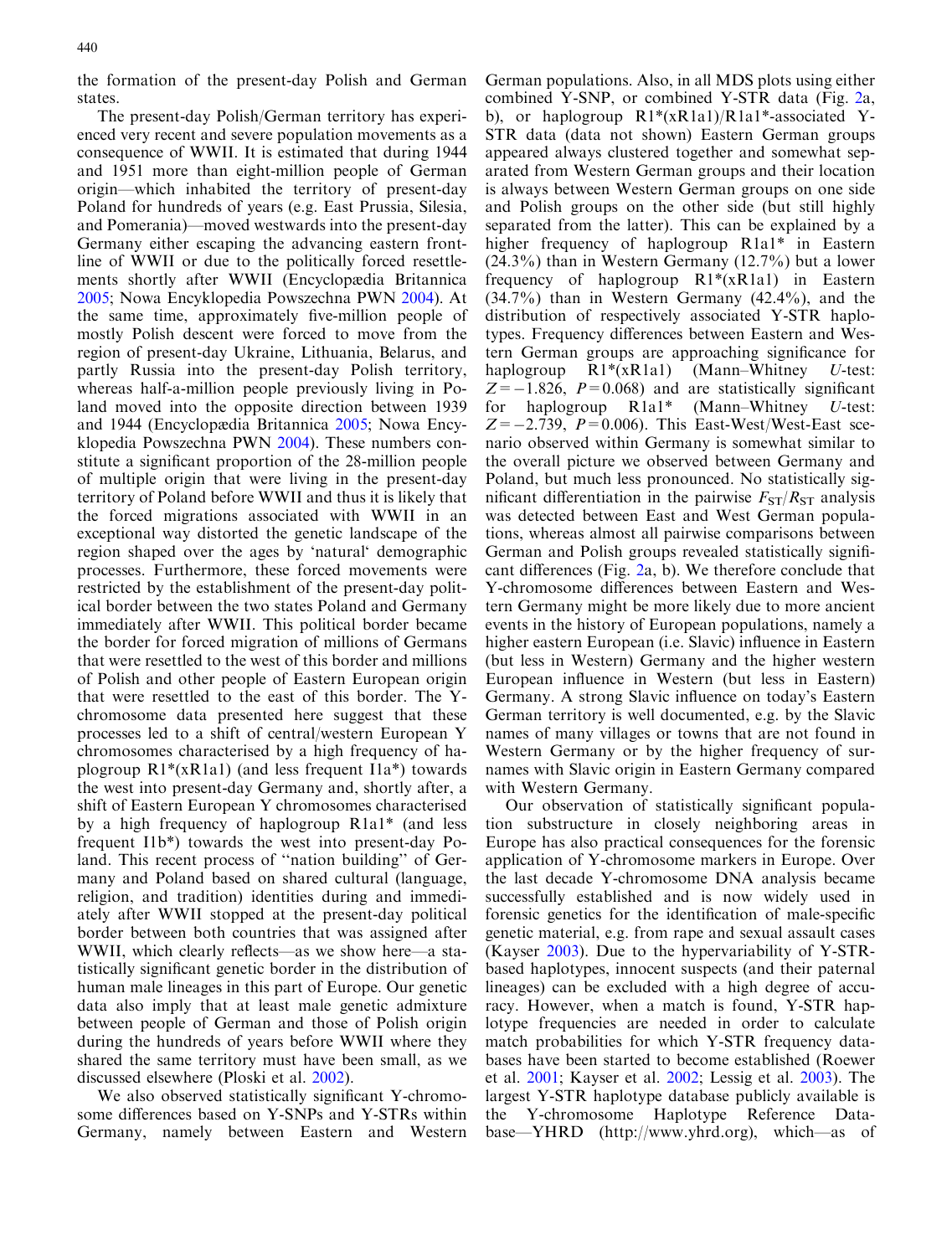<span id="page-13-0"></span>March 2005—comprised 28,650 haplotypes in a set of 249 worldwide populations, of which 17,373 haplotypes are from 126 European populations (including to a large degree Y-STR data from this study). This database allows haplotype frequency search and provides frequency estimates for regional populations, but also based on pooled population data. Our results, which have clearly identified population substructure based on both Y-STR haplotypes as well as Y-SNP haplogroups in two neighboring European countries, strongly suggest either the use of regional databases for frequency estimation or (better) the use of more global databases which take into account information on regional population substructure. Activities are currently underway to make knowledge on population substructure available for the YHRD by implementing the recently identified population clusters within Europe (Eastern, Southeastern, Central/Northern and Western Europe as well as Finland) and offering Y-STR haplotype frequency estimates separately for such metapopulations (Roewer et al. [2005](#page-14-0)).

On the other hand, evidence for strong genetic homogeneity within larger geographic regions, e.g. as observed here for Poland, provides important information for association mapping for disease (and other) gene identification. However, it should be noted here that the evidence we provide in the present study comes from one genetic locus (the Y chromosome) and autosomal genetic evidence needs to be established as well.

Finally, we would like to emphasise what enabled us to detect the genetic signature of an event in human population history as recent as about 50 years ago. We believe that this was possible because of a combination of at least five genetic or non-genetic components: (1) the large number of many millions of individuals for each of the two groups that moved in a relatively short time period (a few years); (2) that the two groups moved discontinuously due to the establishment of a new political border, which therefore became the border for migration; (3) that the two groups on the move were originally characterised by two different high-frequency Y-chromosome SNP markers (and their associated Y-STR haplotypes), which were also used for detection; (4) that the frequency distribution of both Y-SNP markers was originally clinal (but in the opposite directions) due to ancient population movements; and (5) that the border of migration for both groups on the move was perpendicular to the direction of the previously established frequency clines of both Y-SNP markers. An additional influence might come from the non-recombining inheritance of the Y-chromosome markers analysed, although this effect should be much smaller due to the small number of generations that have passed since this recent event.

Acknowledgements We are grateful to Anett Bagans, Silke Brauer, Anita Dettlaff-Kakol, Dennis Kappei, Carmen Krüger, Anja Manek, Nicola Meier, Regina Paszkowska, Monika Reichert, Kerstin Richter, Anke Riedel, and Katja Tremel for expert technical assistance. Richard Cordaux and Vano Nasidze are acknowledged for sharing PCR protocols prior to their original publication. M. Kayser is grateful to Mark Stoneking for providing laboratory facilities at MPI-EVA as well as for his general support, and thanks Gunter Weiss for statistical advice. M. Wozniak acknowledges the support by the Ludwik Rydygier University School of Medical Sciences in Bydgoszcz (grant BW 87/2003). R. Ploski, G. Bargel, and P. Kuzniar all acknowledge the support by the Polish State Committee for Scientific Research (grant 0T00C00322), and by the Medical University of Warsaw (grant 1MB/N/2004). M. Kayser and O. Lao acknowledge the support by the Erasmus University Medical Center Rotterdam and the Netherlands Forensic Institute.

#### References

- Barbujani GV (2000) Geographic patterns: how to identify them and why. Hum Biol 72:133–153
- Barbujani G, Goldstein DB (2004) Africans and Asians abroad: genetic diversity in Europe. Annu Rev Genomics Hum Genet 5:119–150
- Bender K, Stradmann-Bellinghausen B, Rittner C, Schneider PM (2003) Comparative analysis of STRs and SNPs on the Y-chromosome in Germans, Chinese and Thais. Legal Med 5:164–168
- Bosch E, Calafell F, Rosser ZH, Nørby S, Lynnerup N, Hurles ME, Jobling MA (2003) High level of male-biased Scandinavian admixture in Greenlandic Inuit shown by Y-chromosomal analysis. Hum Genet 112:353–363
- Bowcock AM, Ruiz-Linares A, Tomfohrde J, Minch E, Kidd JR, Cavalli-Sforza LL (1994) High resolution of human evolutionary trees with polymorphic microsatellites. Nature 368:455–457
- Capelli C, Redhead N, Abernethy JK, Gratrix F, Wilson JF, Moen T, Hervig T, Richards M, Stumpf MPH, Underhill PA, Bradshaw P, Shaha A, Thomas MG, Bradman N, Goldstein DB (2003) A Y chromosome census of the British Isles. Curr Biol 13:979–984
- Cordaux R, Aunger R, Bentley G, Nasidze I, Sirajuddin SM, Stoneking M (2004) Independent origins of Indian caste and tribal paternal lineages. Curr Biol 14:231–235
- de Knijff P (2000) Messages through bottlenecks: on the combined use of slow and fast evolving polymorphic markers on the human Y chromosome. Am J Hum Genet 67:1055–1061
- Dupanloup I, Schneider S, Excoffier L (2002) A simulated annealing approach to define the genetic structure of populations. Mol Ecol 11:2571–2571
- Encyclopædia Britannica (2005) History of Poland in Encyclopædia Britannica online (http://search.eb.com/eb/article?to $cId = 28216$
- Hammer MF (1994) A recent insertion of an Alu element on the Y chromosome is a useful marker for human population studies. Mol Biol Evol 11:749–761
- Hammer MF, Horai S (1995) Y chromosomal DNA variation and the peopling of Japan. Am J Hum Genet 56:951–962
- Hurles ME, Maund E, Nicholson J, Bosch E, Renfrew C, Sykes BC, Jobling MA (2003) Native American Y chromosomes in Polynesia: the genetic impact of the Polynesian slave trade. Am J Hum Genet 72:1282–1287
- Jin L, Su B (2000) Natives or immigrants: modern human origin in East Asia. Nat Rev Genet 1:126–133
- Jobling M, Tyler-Smith C (2003) The human Y chromosome: an evolutionary marker comes of age. Nat Rev Genet 4:598–612
- Kayser M (2003) The human Y chromosome—introduction into genetics and applications. Forensic Sci Rev 15:77–89
- Kayser M, Brauer S, Weiss G, Underhill P, Roewer L, Schiefenhövel W, Stoneking M (2000a) Melanesian origin of polynesian Y chromosomes. Curr Biol 10:1237–1246
- Kayser M, Roewer L, Hedman M, Henke L, Henke J, Brauer S, Krüger C, Krawczak M, Nagy M, Dobosz T, Szibor R, de Knijff P, Stoneking M, Sajantila A (2000b) Characteristics and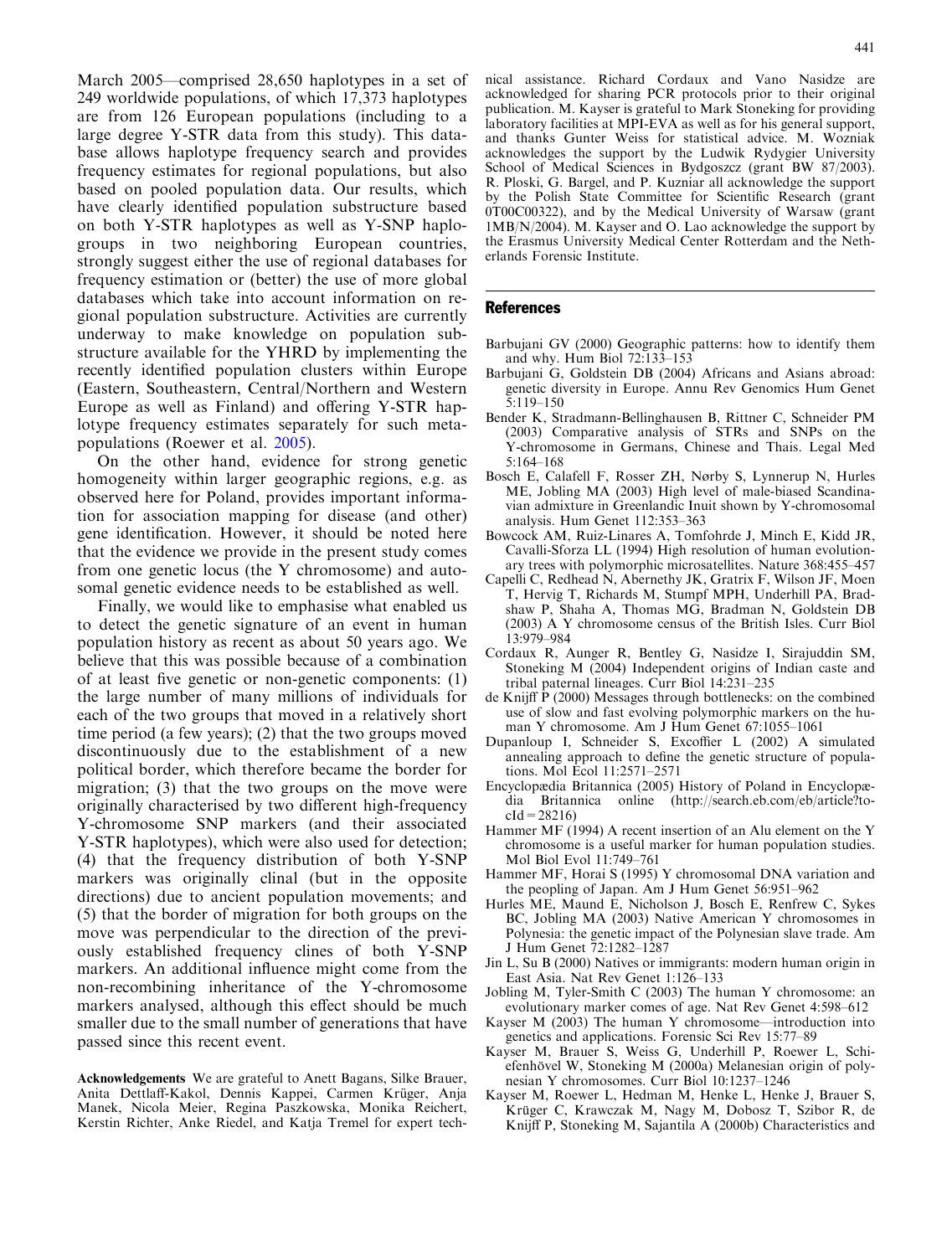<span id="page-14-0"></span>frequency of germline mutations at microsatellite loci from the human Y chromosome, as revealed by direct observation in father/son pairs. Am J Hum Genet 66:1580–1588

- Kayser M, Brauer S, Weiss G, Schiefenhövel W, Underhill P, Stoneking M (2001) Independent histories of Y chromosomes from Melanesia and Australia. Am J Hum Genet 68:173–190
- Kayser M, Brauer S, Willuweit S, Schädlich H, Batzer MA, Zawacki J, Prinz M, Roewer L, Stoneking M (2002) Online Y-chromosomal short tandem repeat haplotype reference database (YHRD) for US populations. J Forensic Sci 47:513– 519
- Kayser M, Brauer S, Weiss G, Schiefenhövel W, Underhill P, Shen P, Oefner P, Tommaseo-Ponzetta M, Stoneking M (2003) Reduced Y-chromosome, but not mtDNA, diversity in human populations from West New Guinea. Am J Hum Genet 72:281– 302
- Ke X, Collins A, Ye S (2001a) PIRA PCR designer for restriction analysis of single nucleotide polymorphisms. Bioinformatics 17:838–839
- Ke Y, Su B, Song X, Lu D, Chen L, Li H, Qi C, Marzuki S, Deka R, Underhill P, Xiao C, Shriver M, Lell J, Wallace D, Wells RS, Seielstad M, Oefner P, Zhu D, Jin J, Huang W, Chakraborty R, Chen Z, Jin L (2001b) African origin of modern humans in east Asia: a tale of 12,000 Y chromosomes. Science 292:1151–1152
- Lessig R, Willuweit S, Krawczak M, Wu F-C, Pu C-E, Kim W, Henke L, Henke J, Miranda J, Hidding M, Benecke M, Schmitt C, Magno M, Calacal G, Delfin FC, de Ungria MCA, Elias S, Augustin C, Tun Z, Honda K, Kayser M, Gusmao L, Amorim A, Alves C, Hou Y, Keyser C, Ludes B, Klintschar M, Immel UD, Reichenpfader B, Zaharova B, Roewer L (2003) Asian online Y-STR haplotype reference database. Legal Med 5:S160–S163
- Lessig R, Zoledziewska M, Fahr K, Edelmann J, Kostrzewa M, Dobosz T, Kleemann W (2005) Y-SNP-genotyping—a new approach in forensic analysis. Forensic Sci Int (in press), available online from the Forensic Sci Int website doi:10.1016/ j.forsciint.2004.09.129
- Manni FC, Heyer GE (2004) Geographic patterns of (genetic, morphologic, linguistic) variation: how barriers can be detected by ''Monmonier's algorithm''. Hum Biol 76:173–190
- Mantel N (1967) The detection of disease clustering and a generalized regression approach. Cancer Res 27:209–220
- Nasidze I, Ling ES, Quinque D, Dupanloup I, Cordaux R, Rychkov S, Naumova O, Zhukova O, Sarraf-Zadegan N, Naderi GA, Asgary S, Sardas S, Farhud DD, Sarkisian T, Asadov C, Kerimov A, Stoneking MM (2004) Mitochondrial DNA and Y-chromosome variation in the Caucasus. Ann Hum Genet 68:205–221
- Nowa Encyklopedia Powszechna PWN (2004) Polska. Historia. Wydawnictwo Naukowe PWN SA http://encyklopedia.pwn.pl/ 58502\_1.html
- Ploski R, Wozniak M, Pawlowski R, Monies DM, Branicki W, Kupiec T, Kloosterman A, Dobosz T, Bosch E, Nowak M, Lessig R, Jobling MA, Roewer L, Kayser M (2002) Homogeneity and distinctiveness of Polish paternal lineages revealed by Y chromosome microsatellite haplotype analysis. Hum Genet 110:592–600
- Roewer L, Krawczak M, Willuweit S, Nagy M, Alves C, Amorim A, Anslinger K, Augustin C, Betz A, Bosch E, Caglia A, Carracedo A, Corach D, Dobosz T, Dupuy BM, Furedi S, Gehrig C, Gusmao L, Henke J, Henke L, Hidding M, Hohoff C, Hoste B, Jobling MA, Kargel HJ, de Knijff P, Lessig R, Liebherr E, Lorente M, Martinez-Jarreta B, Nievas P, Nowak M, Parson W, Pascali VL, Penacino G, Ploski R, Rolf B, Sala A, Schmidt U, Schmitt C, Schneider PM, Szibor R, Teifel-Greding J, Kayser M (2001) Online reference database of European Ychromosomal short tandem repeat (STR) haplotypes. Forensic Sci Int 118:106–113
- Roewer L, Croucher PJP, Willuweit S, Lu TT, Kayser M, Lessig R, de Knijff P, Jobling MA, Tyler-Smith C, Krawczak M (2005) Signature of recent historical events in the European Y-chromosomal STR haplotype distribution. Hum Genet 116:279–291
- Rootsi S, Magri C, Kivisild T, Benuzzi G, Help H, Bermisheva M, Kutuev I, Barac L, Pericic M, Balanovsky O, Pshenichnov A, Dion D, Grobei M, Zhivotovsky LA, Battaglia V, Achilli A, Al-Zahery N, Parik J, King R, Cinnioglu C, Khusnutdinova E, Rudan P, Balanovska E, Scheffrahn W, Simonescu M, Brehm A, Goncalves R, Rosa A, Moisan JP, Chaventre A, Ferak V, Furedi S, Oefner PJ, Shen P, Beckman L, Mikerezi I, Terzic R, Primorac D, Cambon-Thomsen A, Krumina A, Torroni A, Underhill PA, Santachiara-Benerecetti AS, Villems R, Semino O (2004) Phylogeography of Y-chromosome haplogroup I reveals distinct domains of prehistoric gene flow in Europe. Am J Hum Genet 75:128–137
- Rosenberg M (2001) Pattern analysis, spatial statistics, and geographic exegesis. Version 1.1, 1.1 edn. Department of Biology, Arizona State University, Tempe
- Rosser ZH, Zerjal T, Hurles ME, Adojaan M, Alavantic D, Amorim A, Amos W, Armenteros M, Arroyo E, Barbujani G, Beckamnn L, Bertranpetit J, Bosch E, Bradley DG, Brede G, Cooper GC, Corte-Real HBSM, de Knijff P, Decorte R, Dubrova YE, Evgrafov O, Gilissen A, Glisic S, Gölge M, Hill EW, Jeziorowska A, Kalaydjieva L, Kayser M, Kravchenco SA, Lavinha J, Livshits LA, Maria S, McElreavy K, Meitinger TA, Melegh B, Mitchell RJ, Nicholson J, Norby S, Noveletto A, Pandya A, Parik J, Patsalis PC, Pereira L, Peterlin B, Pielberg G, Prata MJ, Previdere C, Rajczy K, Roewer L, Rootsi S, Rubinsztein DC, Saillard J, Santos FR, Shlumukova M, Stefanescu G, Sykes BC, Tolun A, Villems R, Tyler-Smith C, Jobling MA (2000) Y-chromosomal diversity within Europe is clinal and influenced primarily by geography, rather than by language. Am J Hum Genet 67:1526–1543
- Schneider S, Roessli D, Excoffier L (2000) Arlequin Version 2.000: a software for population genetics data analysis. Genetics and Biometry Laboratory, University of Geneva, Geneva
- Schurr TG (2004) The peopling of the New World: perspectives from molecular Anthropology. Annu Rev Anthropol 33:551– 583
- Semino O, Passarino G, Oefner PJ, Lin AA, Arbuzova S, Beckman LE, De Benedictis G, Francalacci P, Kouvatsi A, Limborska S, Marcikiae M, Maik A, Mika B, Primorac D, Santachiara-Benerecetti AS, Cavalli-Sforza LL, Underhill PA (2000) The genetic legacy of palaeolithic Homo sapiens sapiens in extant Europeans: a Y chromosome perspective. Science 290:1155– 1159
- Semino O, Santachiara-Benerecetti AS, Falaschi F, Cavalli-Sforza LL, Underhill PA (2002) Ethiopians and Khoisan share the deepest clades of the human Y-chromosome phylogeny. Am J Hum Genet 70:265–268
- Sokal RR, Oden NL (1978) Spatial autocorrelation in biology. 1. Methodology. Biol J Linnean Soc 10:199–228
- Soodyall H, Nebel A, Morar B, Jenkins T (2003) Genealogy and genes: tracing the founding fathers of Tristan da Cunha. Eur J Hum Genet 11:705–709
- Stoneking M, Soodyall H (1996) Human evolution and the mitochondrial genome. Curr Opin Genet Dev 6:731–736
- Thomson R, Pritchard JK, Shen P, Oefner PJ, Feldman MW (2000) Recent common ancestry of human Y chromosomes: evidence from DNA sequence data. Proc Natl Acad Sci USA 97:7360–7365
- Underhill PA, Shen P, Lin AA, Jin L, Passarino G, Yang WH, Kauffman E, Bonne-Tamir B, Bertranpetit J, Francalacci P, Ibrahim M, Jenkins T, Kidd JR, Mehdi SQ, Seielstad MT, Wells RS, Piazza A, Davis RW, Feldman MW, Cavalli-Sforza LL, Oefner PJ (2000) Y-chromosome sequence variation and the history of human populations. Nat Genet 26:358–361
- Weale ME, Weiss DA, Jager RF, Bradman N, Thomas M (2002) Y chromosome evidence for Anglo-Saxon mass migration. Mol Bio Evol 19:1008–1021
- Wells RS, Yuldasheva N, Ruzibakiev R, Underhill PA, Evseeva I, Blue-Smith J, Jin L, Su B, Pitchappan R, Shanmugalakshmi S, Balakrishnan K, Read M, Pearson NM, Zerjal T, Webster MT, Zholoshvili I, Jamarjashvili E, Gambarov S, Nikbin B,